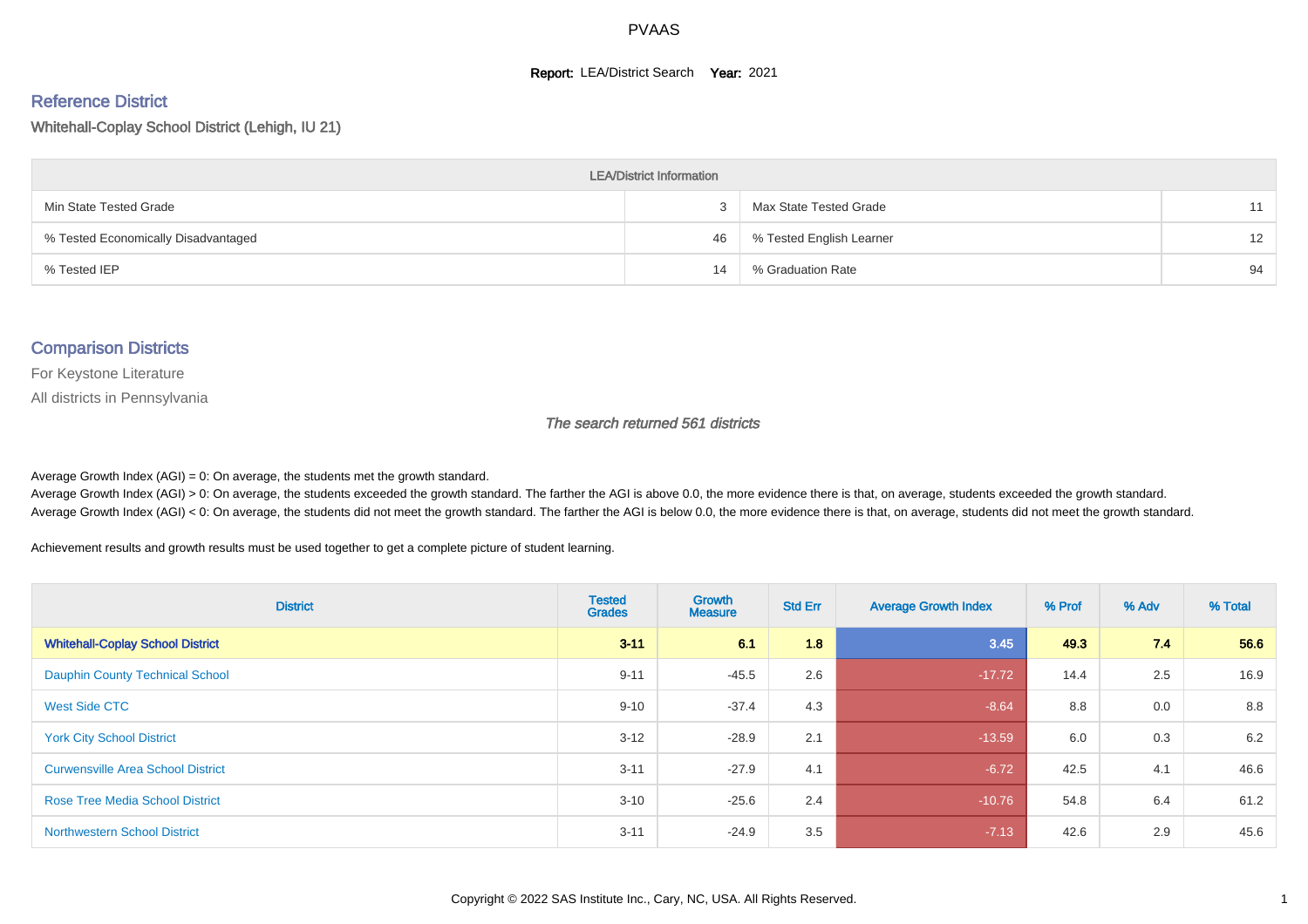| <b>District</b>                               | <b>Tested</b><br><b>Grades</b> | <b>Growth</b><br><b>Measure</b> | <b>Std Err</b> | <b>Average Growth Index</b> | % Prof | % Adv   | % Total |
|-----------------------------------------------|--------------------------------|---------------------------------|----------------|-----------------------------|--------|---------|---------|
| <b>Whitehall-Coplay School District</b>       | $3 - 11$                       | 6.1                             | 1.8            | 3.45                        | 49.3   | 7.4     | 56.6    |
| Philipsburg-Osceola Area School District      | $3 - 11$                       | $-24.8$                         | 3.3            | $-7.43$                     | 19.7   | $2.6\,$ | 22.4    |
| <b>Mastery Charter School - Gratz Campus</b>  | $7 - 10$                       | $-23.9$                         | 4.5            | $-5.29$                     | 2.9    | 0.0     | 2.9     |
| <b>Southern Fulton School District</b>        | $3 - 11$                       | $-23.7$                         | 4.4            | $-5.37$                     | 34.2   | 10.5    | 44.7    |
| <b>Shikellamy School District</b>             | $3 - 10$                       | $-22.3$                         | 2.5            | $-8.92$                     | 33.3   | 6.1     | 39.5    |
| <b>Lawrence County CTC</b>                    | $10 - 11$                      | $-21.7$                         | 3.6            | $-6.05$                     | 19.8   | 0.0     | 19.8    |
| Lackawanna Trail School District              | $3 - 10$                       | $-21.7$                         | 3.5            | $-6.20$                     | 38.5   | 1.5     | 40.0    |
| <b>Springfield Township School District</b>   | $3 - 11$                       | $-18.9$                         | 3.2            | $-5.88$                     | 62.6   | 3.6     | 66.3    |
| <b>Frazier School District</b>                | $3 - 11$                       | $-17.2$                         | 3.7            | $-4.70$                     | 37.1   | 1.6     | 38.7    |
| <b>Penns Manor Area School District</b>       | $3 - 12$                       | $-17.0$                         | 3.7            | $-4.52$                     | 29.7   | 3.1     | 32.8    |
| <b>Pennridge School District</b>              | $3 - 10$                       | $-16.8$                         | 1.4            | $-11.59$                    | 46.8   | 8.0     | 54.9    |
| Jefferson County-Dubois AVTS                  | $9 - 11$                       | $-16.2$                         | 3.9            | $-4.16$                     | 23.0   | 0.0     | 23.0    |
| <b>Lancaster School District</b>              | $3 - 12$                       | $-15.8$                         | $1.5$          | $-10.90$                    | 14.6   | $2.3\,$ | 16.9    |
| <b>Mifflinburg Area School District</b>       | $3 - 11$                       | $-15.8$                         | 2.5            | $-6.30$                     | 42.4   | 4.0     | 46.4    |
| Schuylkill Haven Area School District         | $3 - 11$                       | $-15.3$                         | 3.1            | $-4.87$                     | 49.7   | 2.4     | 52.1    |
| <b>Ringgold School District</b>               | $3 - 11$                       | $-14.7$                         | 2.4            | $-6.04$                     | 41.5   | 7.9     | 49.4    |
| <b>Tacony Academy Charter School</b>          | $3 - 11$                       | $-14.7$                         | 3.0            | $-4.82$                     | 22.4   | 1.8     | 24.1    |
| Southern Columbia Area School District        | $3 - 11$                       | $-14.6$                         | 3.0            | $-4.92$                     | 55.0   | 4.0     | 59.0    |
| <b>Erie City School District</b>              | $3 - 12$                       | $-14.5$                         | 1.6            | $-9.26$                     | 25.4   | 3.0     | 28.4    |
| <b>Ridgway Area School District</b>           | $3 - 11$                       | $-14.5$                         | 4.1            | $-3.56$                     | 49.0   | 9.8     | 58.8    |
| <b>Minersville Area School District</b>       | $3 - 11$                       | $-14.4$                         | 3.7            | $-3.90$                     | 39.3   | 3.3     | 42.6    |
| <b>Williamsburg Community School District</b> | $3 - 11$                       | $-14.3$                         | 4.1            | $-3.48$                     | 28.3   | 0.0     | 28.3    |
| Johnsonburg Area School District              | $3 - 11$                       | $-14.1$                         | 3.9            | $-3.62$                     | 54.0   | 4.6     | 58.6    |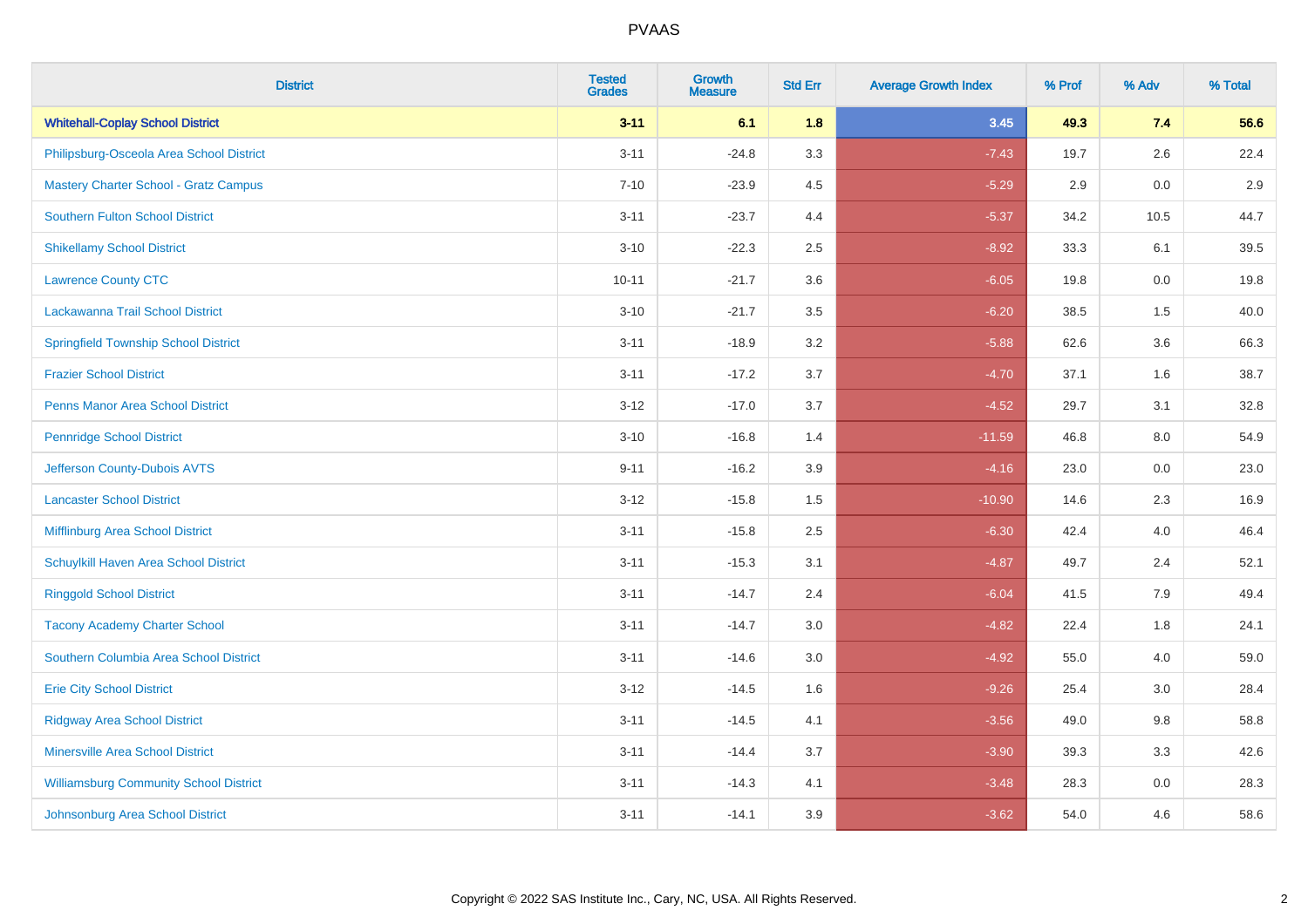| <b>District</b>                                 | <b>Tested</b><br><b>Grades</b> | Growth<br><b>Measure</b> | <b>Std Err</b> | <b>Average Growth Index</b> | % Prof | % Adv   | % Total |
|-------------------------------------------------|--------------------------------|--------------------------|----------------|-----------------------------|--------|---------|---------|
| <b>Whitehall-Coplay School District</b>         | $3 - 11$                       | 6.1                      | 1.8            | 3.45                        | 49.3   | 7.4     | 56.6    |
| <b>Riverside Beaver County School District</b>  | $3 - 11$                       | $-14.0$                  | 3.0            | $-4.64$                     | 49.4   | 8.8     | 58.2    |
| <b>Bristol Township School District</b>         | $3 - 11$                       | $-13.9$                  | 2.0            | $-7.05$                     | 31.0   | 3.7     | 34.7    |
| <b>Tulpehocken Area School District</b>         | $3 - 12$                       | $-13.7$                  | 2.8            | $-4.81$                     | 36.7   | 2.8     | 39.4    |
| Propel Charter School - Braddock Hills          | $3 - 11$                       | $-13.6$                  | 3.6            | $-3.81$                     | 9.7    | 1.6     | 11.3    |
| Salisbury-Elk Lick School District              | $3 - 11$                       | $-13.5$                  | 5.9            | $-2.30$                     | 27.8   | $0.0\,$ | 27.8    |
| <b>Titusville Area School District</b>          | $3 - 11$                       | $-13.2$                  | 2.6            | $-4.99$                     | 43.2   | 4.8     | 48.0    |
| <b>Rochester Area School District</b>           | $3 - 11$                       | $-13.2$                  | 4.6            | $-2.89$                     | 19.5   | 1.3     | 20.8    |
| <b>Northern Potter School District</b>          | $3 - 12$                       | $-13.1$                  | 4.6            | $-2.84$                     | 37.5   | 0.0     | 37.5    |
| Southern Huntingdon County School District      | $3 - 11$                       | $-12.9$                  | 3.2            | $-3.98$                     | 32.5   | 2.5     | 35.0    |
| <b>Keystone Education Center Charter School</b> | $3 - 12$                       | $-12.9$                  | 5.9            | $-2.19$                     | 28.0   | 0.0     | 28.0    |
| Hatboro-Horsham School District                 | $3 - 11$                       | $-12.8$                  | 1.7            | $-7.47$                     | 45.6   | 7.2     | 52.8    |
| Norristown Area School District                 | $3 - 12$                       | $-12.8$                  | 1.6            | $-7.98$                     | 23.5   | $2.3\,$ | 25.7    |
| <b>Avonworth School District</b>                | $3 - 10$                       | $-12.6$                  | 3.1            | $-4.01$                     | 59.8   | 4.6     | 64.4    |
| <b>Columbia-Montour AVTS</b>                    | $9 - 10$                       | $-12.5$                  | 3.0            | $-4.16$                     | 22.3   | 0.6     | 22.9    |
| <b>Wellsboro Area School District</b>           | $3 - 11$                       | $-12.4$                  | 3.0            | $-4.11$                     | 49.2   | 11.9    | 61.1    |
| <b>Owen J Roberts School District</b>           | $3 - 11$                       | $-12.3$                  | 1.6            | $-7.61$                     | 57.0   | 11.9    | 69.0    |
| <b>West Mifflin Area School District</b>        | $3 - 12$                       | $-12.3$                  | 2.9            | $-4.22$                     | 39.7   | 10.3    | 50.0    |
| <b>Annville-Cleona School District</b>          | $3 - 12$                       | $-12.1$                  | 2.7            | $-4.46$                     | 34.9   | 7.8     | 42.6    |
| Catasauqua Area School District                 | $3 - 12$                       | $-12.1$                  | 3.0            | $-4.00$                     | 36.8   | 7.6     | 44.3    |
| <b>Bucks County Technical High School</b>       | $9 - 10$                       | $-12.0$                  | 2.5            | $-4.84$                     | 35.9   | 3.2     | 39.2    |
| <b>Marion Center Area School District</b>       | $3 - 10$                       | $-12.0$                  | 3.1            | $-3.87$                     | 33.7   | 1.1     | 34.8    |
| <b>Moniteau School District</b>                 | $3 - 11$                       | $-11.8$                  | 3.3            | $-3.56$                     | 50.0   | 6.3     | 56.3    |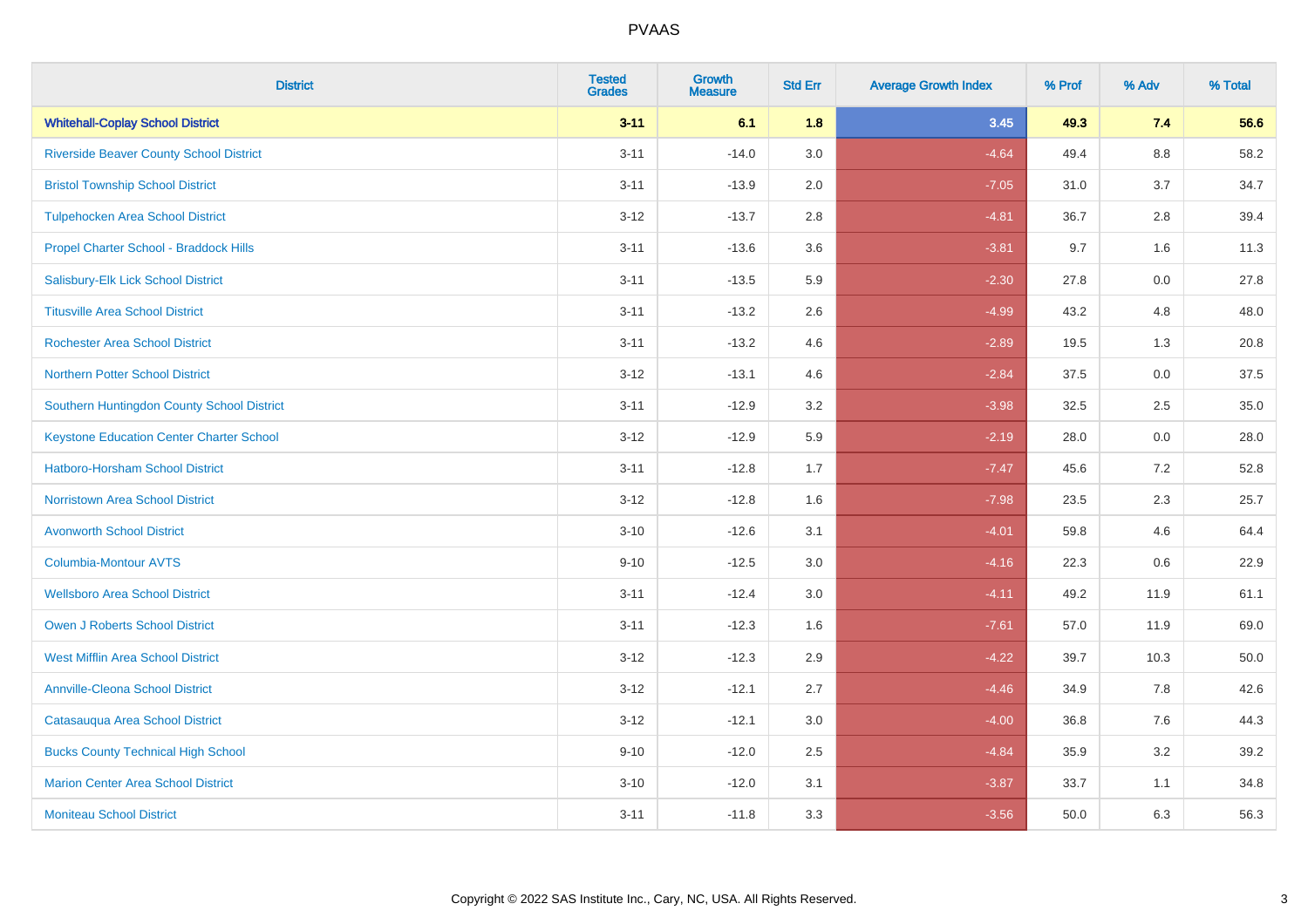| <b>District</b>                            | <b>Tested</b><br><b>Grades</b> | Growth<br><b>Measure</b> | <b>Std Err</b> | <b>Average Growth Index</b> | % Prof | % Adv   | % Total |
|--------------------------------------------|--------------------------------|--------------------------|----------------|-----------------------------|--------|---------|---------|
| <b>Whitehall-Coplay School District</b>    | $3 - 11$                       | 6.1                      | 1.8            | 3.45                        | 49.3   | 7.4     | 56.6    |
| <b>Steelton-Highspire School District</b>  | $3 - 11$                       | $-11.8$                  | 3.5            | $-3.40$                     | 14.5   | $0.0\,$ | 14.5    |
| <b>Propel Charter School-Homestead</b>     | $3 - 11$                       | $-11.7$                  | 4.1            | $-2.84$                     | 15.9   | 0.0     | 15.9    |
| <b>Abington School District</b>            | $3 - 10$                       | $-11.5$                  | 1.9            | $-6.00$                     | 56.2   | 11.6    | 67.8    |
| Southern Tioga School District             | $3 - 11$                       | $-11.5$                  | 2.7            | $-4.25$                     | 47.8   | 6.4     | 54.3    |
| Maritime Academy Charter School            | $3 - 10$                       | $-11.4$                  | 3.5            | $-3.29$                     | 15.2   | 0.0     | 15.2    |
| <b>Plum Borough School District</b>        | $3 - 11$                       | $-11.3$                  | 2.2            | $-5.19$                     | 51.1   | 9.0     | 60.1    |
| <b>South Park School District</b>          | $3 - 11$                       | $-11.3$                  | 2.7            | $-4.23$                     | 53.5   | 13.7    | 67.3    |
| La Academia Partnership Charter School     | $6 - 11$                       | $-11.0$                  | 4.7            | $-2.34$                     | 6.8    | 0.0     | 6.8     |
| <b>Sugar Valley Rural Charter School</b>   | $3 - 11$                       | $-11.0$                  | 4.5            | $-2.46$                     | 14.9   | 0.0     | 14.9    |
| <b>Solanco School District</b>             | $3 - 11$                       | $-11.0$                  | 2.0            | $-5.55$                     | 41.6   | 4.5     | 46.1    |
| <b>Propel Charter School-Montour</b>       | $3 - 10$                       | $-10.7$                  | 3.9            | $-2.71$                     | 13.7   | 0.0     | 13.7    |
| Northern Lehigh School District            | $3 - 12$                       | $-10.4$                  | 2.7            | $-3.82$                     | 28.0   | 9.3     | 37.3    |
| <b>Exeter Township School District</b>     | $3 - 11$                       | $-10.4$                  | 1.9            | $-5.44$                     | 50.6   | 2.7     | 53.3    |
| <b>Farrell Area School District</b>        | $3 - 11$                       | $-10.4$                  | 4.3            | $-2.41$                     | 19.0   | 0.0     | 19.0    |
| The New Academy Charter School             | $8 - 11$                       | $-10.4$                  | 5.2            | $-2.00$                     | 0.0    | 0.0     | $0.0\,$ |
| <b>Union City Area School District</b>     | $3 - 12$                       | $-10.2$                  | 3.6            | $-2.87$                     | 42.9   | 3.2     | 46.0    |
| <b>Pittston Area School District</b>       | $3 - 11$                       | $-10.1$                  | 5.6            | $-1.80$                     | 38.1   | 9.5     | 47.6    |
| <b>Northwest Area School District</b>      | $3 - 10$                       | $-10.0$                  | 3.8            | $-2.59$                     | 34.6   | 7.3     | 41.8    |
| Jefferson-Morgan School District           | $3 - 10$                       | $-9.9$                   | 4.2            | $-2.35$                     | 43.8   | 4.2     | 47.9    |
| <b>Big Spring School District</b>          | $3 - 11$                       | $-9.8$                   | 2.4            | $-4.00$                     | 38.6   | 8.9     | 47.5    |
| <b>Neshannock Township School District</b> | $3 - 10$                       | $-9.7$                   | 2.9            | $-3.34$                     | 62.4   | 5.6     | 67.9    |
| <b>Benton Area School District</b>         | $3 - 10$                       | $-9.7$                   | 4.5            | $-2.18$                     | 43.2   | 5.4     | 48.6    |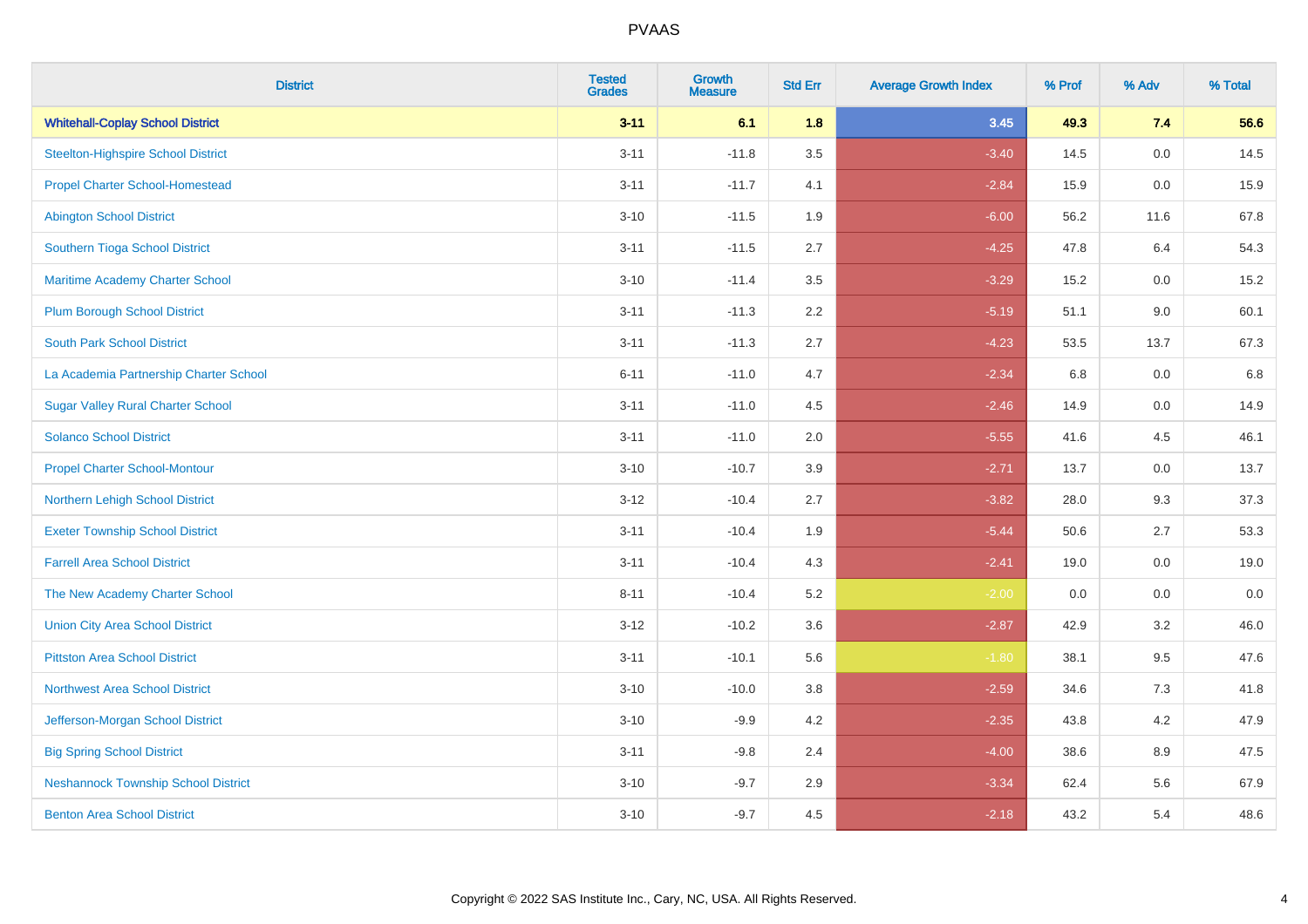| <b>District</b>                               | <b>Tested</b><br><b>Grades</b> | <b>Growth</b><br><b>Measure</b> | <b>Std Err</b> | <b>Average Growth Index</b> | % Prof | % Adv   | % Total |
|-----------------------------------------------|--------------------------------|---------------------------------|----------------|-----------------------------|--------|---------|---------|
| <b>Whitehall-Coplay School District</b>       | $3 - 11$                       | 6.1                             | 1.8            | 3.45                        | 49.3   | 7.4     | 56.6    |
| <b>Chambersburg Area School District</b>      | $3 - 11$                       | $-9.5$                          | 1.3            | $-7.20$                     | 42.7   | $8.6\,$ | 51.4    |
| <b>Redbank Valley School District</b>         | $3 - 11$                       | $-9.5$                          | 3.4            | $-2.77$                     | 31.5   | 4.9     | 36.4    |
| <b>Clearfield Area School District</b>        | $3 - 10$                       | $-9.4$                          | 2.6            | $-3.56$                     | 43.0   | 3.1     | 46.1    |
| <b>Carmichaels Area School District</b>       | $3 - 10$                       | $-9.3$                          | 3.3            | $-2.81$                     | 35.1   | 1.4     | 36.5    |
| <b>Berwick Area School District</b>           | $3 - 11$                       | $-9.3$                          | 2.6            | $-3.59$                     | 42.1   | 5.5     | 47.6    |
| <b>Bradford Area School District</b>          | $3 - 12$                       | $-9.3$                          | 2.4            | $-3.87$                     | 45.8   | 8.3     | 54.2    |
| <b>North East School District</b>             | $3 - 11$                       | $-9.3$                          | 3.1            | $-3.02$                     | 62.6   | 14.4    | 77.0    |
| <b>Innovative Arts Academy Charter School</b> | $6 - 11$                       | $-9.1$                          | 3.7            | $-2.44$                     | 9.5    | 0.0     | 9.5     |
| <b>Mahanoy Area School District</b>           | $3 - 10$                       | $-9.0$                          | 3.6            | $-2.49$                     | 26.2   | 1.6     | 27.9    |
| <b>Aliquippa School District</b>              | $3 - 11$                       | $-9.0$                          | 4.2            | $-2.14$                     | 11.0   | 0.0     | 11.0    |
| Philadelphia Academy Charter School           | $3 - 11$                       | $-8.9$                          | 2.9            | $-3.04$                     | 50.5   | 2.9     | 53.4    |
| South Allegheny School District               | $3 - 11$                       | $-8.8$                          | 3.2            | $-2.70$                     | 40.5   | $0.0\,$ | 40.5    |
| <b>North Star School District</b>             | $3 - 11$                       | $-8.7$                          | 3.5            | $-2.51$                     | 47.8   | 6.0     | 53.7    |
| <b>Palisades School District</b>              | $3 - 11$                       | $-8.7$                          | 2.8            | $-3.06$                     | 53.8   | 6.7     | 60.5    |
| <b>Milton Area School District</b>            | $3 - 11$                       | $-8.7$                          | 2.5            | $-3.52$                     | 45.4   | 6.9     | 52.3    |
| <b>Chartiers-Houston School District</b>      | $3 - 10$                       | $-8.6$                          | 3.5            | $-2.41$                     | 59.7   | 4.5     | 64.2    |
| Lampeter-Strasburg School District            | $3 - 12$                       | $-8.6$                          | 2.0            | $-4.33$                     | 55.1   | 9.8     | 64.8    |
| <b>West Middlesex Area School District</b>    | $3 - 10$                       | $-8.4$                          | $3.8\,$        | $-2.21$                     | 34.9   | 2.8     | 37.6    |
| <b>Elizabeth Forward School District</b>      | $3 - 11$                       | $-8.4$                          | 2.4            | $-3.41$                     | 51.7   | 4.0     | 55.7    |
| <b>Southmoreland School District</b>          | $3 - 11$                       | $-8.3$                          | 3.6            | $-2.32$                     | 56.8   | 7.2     | 64.0    |
| <b>Tamaqua Area School District</b>           | $3 - 12$                       | $-8.2$                          | 2.5            | $-3.24$                     | 44.5   | 1.9     | 46.4    |
| <b>Muncy School District</b>                  | $3 - 11$                       | $-8.1$                          | 3.7            | $-2.21$                     | 42.0   | 3.8     | 45.8    |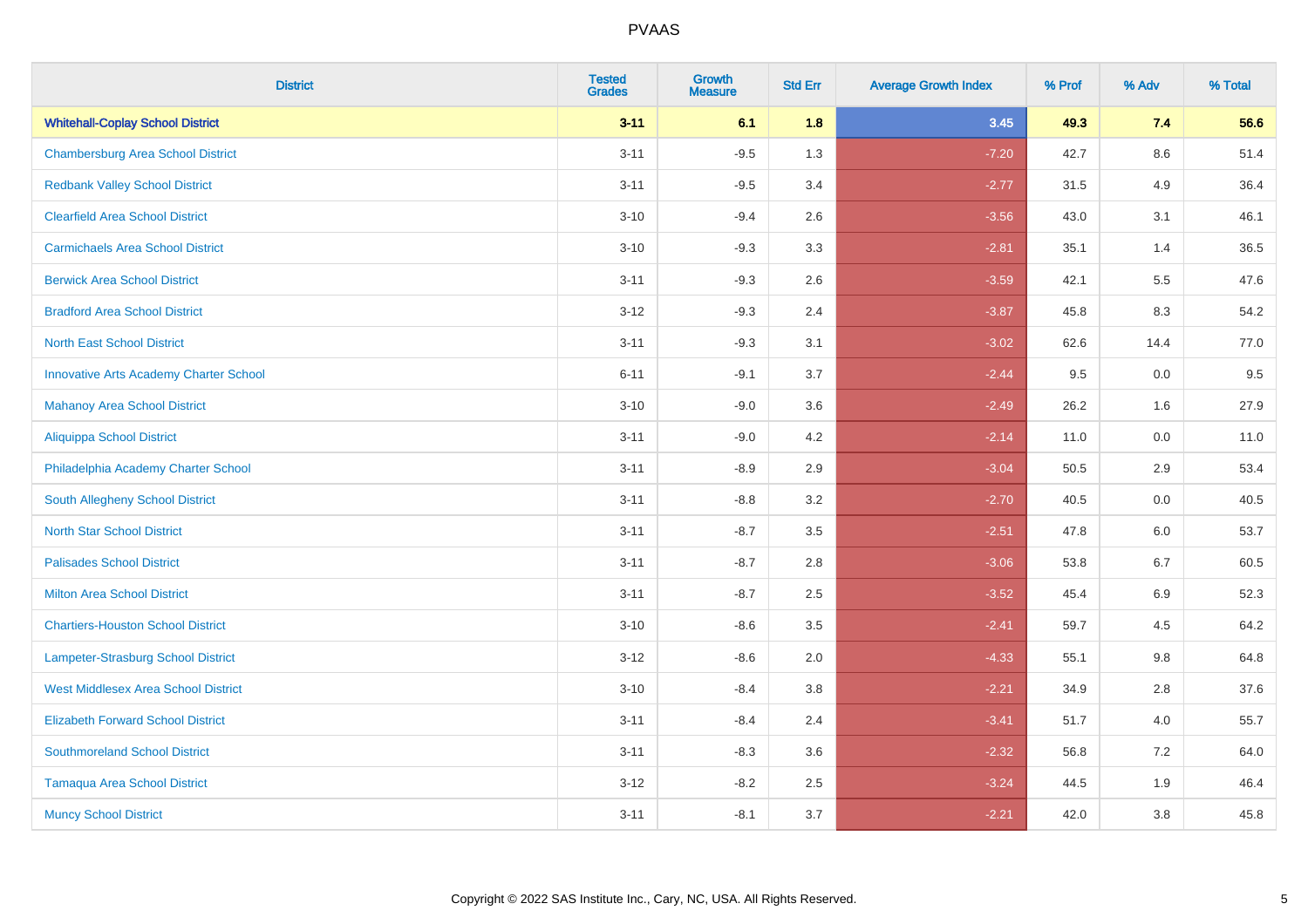| <b>District</b>                              | <b>Tested</b><br><b>Grades</b> | <b>Growth</b><br><b>Measure</b> | <b>Std Err</b> | <b>Average Growth Index</b> | % Prof | % Adv   | % Total  |
|----------------------------------------------|--------------------------------|---------------------------------|----------------|-----------------------------|--------|---------|----------|
| <b>Whitehall-Coplay School District</b>      | $3 - 11$                       | 6.1                             | 1.8            | 3.45                        | 49.3   | 7.4     | 56.6     |
| Portage Area School District                 | $3 - 10$                       | $-8.1$                          | 3.6            | $-2.26$                     | 40.6   | 9.4     | $50.0\,$ |
| <b>Blairsville-Saltsburg School District</b> | $3 - 11$                       | $-8.0$                          | 3.0            | $-2.68$                     | 37.3   | 7.0     | 44.3     |
| <b>Western Beaver County School District</b> | $3 - 11$                       | $-7.8$                          | 4.2            | $-1.87$                     | 56.5   | 6.5     | 63.0     |
| <b>Shamokin Area School District</b>         | $3 - 11$                       | $-7.7$                          | 4.8            | $-1.60$                     | 38.1   | 3.2     | 41.3     |
| <b>Pine Grove Area School District</b>       | $3 - 11$                       | $-7.7$                          | 2.9            | $-2.66$                     | 42.3   | 7.7     | 50.0     |
| <b>Dunmore School District</b>               | $3 - 11$                       | $-7.7$                          | 2.9            | $-2.62$                     | 34.0   | 7.2     | 41.2     |
| <b>Penn Hills School District</b>            | $3 - 11$                       | $-7.6$                          | 2.6            | $-2.94$                     | 33.1   | 0.7     | 33.8     |
| <b>Mohawk Area School District</b>           | $3 - 11$                       | $-7.5$                          | 3.1            | $-2.45$                     | 49.4   | 11.0    | 60.4     |
| Northern Tioga School District               | $3 - 12$                       | $-7.5$                          | 2.8            | $-2.64$                     | 54.0   | 1.2     | 55.2     |
| <b>Conneaut School District</b>              | $3 - 12$                       | $-7.5$                          | 2.6            | $-2.91$                     | 38.4   | 7.4     | 45.8     |
| <b>Highlands School District</b>             | $3 - 11$                       | $-7.4$                          | 2.7            | $-2.76$                     | 44.4   | 3.7     | 48.2     |
| <b>Williams Valley School District</b>       | $3 - 11$                       | $-7.3$                          | 3.4            | $-2.13$                     | 23.2   | 0.0     | 23.2     |
| <b>California Area School District</b>       | $3 - 10$                       | $-7.3$                          | 3.6            | $-2.02$                     | 42.6   | 9.8     | 52.5     |
| <b>Forest Hills School District</b>          | $3 - 11$                       | $-7.3$                          | 2.7            | $-2.74$                     | 41.1   | 13.7    | 54.8     |
| <b>Interboro School District</b>             | $3 - 12$                       | $-7.3$                          | 2.1            | $-3.43$                     | 46.6   | 4.8     | 51.4     |
| <b>Brownsville Area School District</b>      | $3 - 12$                       | $-7.2$                          | 3.9            | $-1.83$                     | 34.4   | 6.1     | 40.5     |
| <b>Windber Area School District</b>          | $3 - 11$                       | $-7.2$                          | 3.2            | $-2.24$                     | 55.4   | 7.2     | 62.6     |
| <b>Wallenpaupack Area School District</b>    | $3 - 11$                       | $-7.1$                          | 2.3            | $-3.09$                     | 40.8   | 2.4     | 43.1     |
| <b>Freedom Area School District</b>          | $3 - 11$                       | $-7.1$                          | 3.0            | $-2.37$                     | 43.8   | 4.2     | 47.9     |
| <b>Harbor Creek School District</b>          | $3 - 11$                       | $-7.1$                          | 2.7            | $-2.67$                     | 48.8   | 15.2    | 64.0     |
| <b>Moshannon Valley School District</b>      | $3 - 10$                       | $-7.0$                          | 3.4            | $-2.01$                     | 48.5   | $0.0\,$ | 48.5     |
| <b>Penn-Delco School District</b>            | $3 - 11$                       | $-6.8$                          | 1.9            | $-3.51$                     | 46.6   | 3.2     | 49.8     |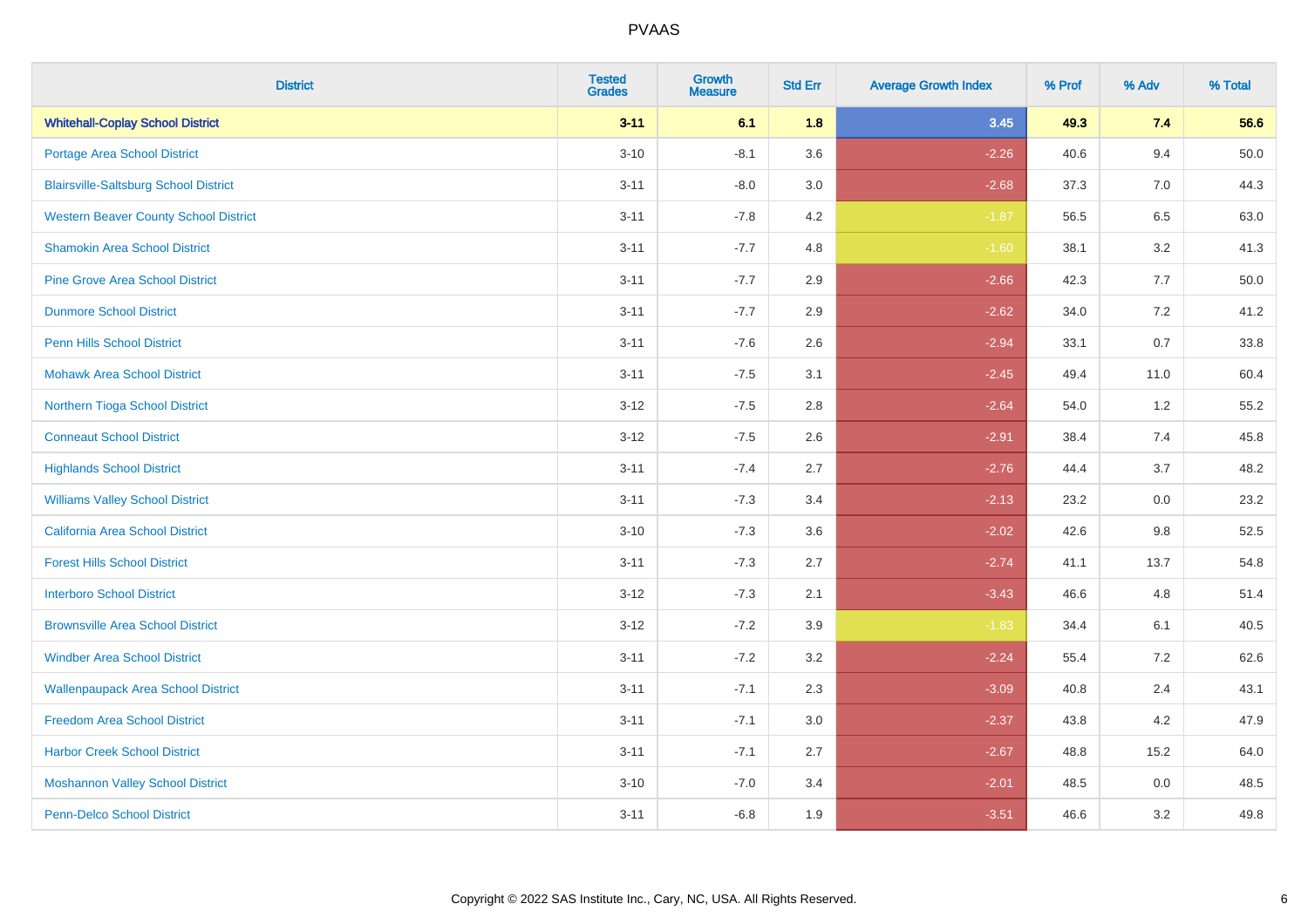| <b>District</b>                                   | <b>Tested</b><br><b>Grades</b> | <b>Growth</b><br><b>Measure</b> | <b>Std Err</b> | <b>Average Growth Index</b> | % Prof | % Adv   | % Total |
|---------------------------------------------------|--------------------------------|---------------------------------|----------------|-----------------------------|--------|---------|---------|
| <b>Whitehall-Coplay School District</b>           | $3 - 11$                       | 6.1                             | 1.8            | 3.45                        | 49.3   | 7.4     | 56.6    |
| <b>Yough School District</b>                      | $3 - 10$                       | $-6.6$                          | 2.7            | $-2.43$                     | 50.8   | $4.0\,$ | 54.8    |
| <b>Butler Area School District</b>                | $3 - 11$                       | $-6.5$                          | 1.5            | $-4.26$                     | 42.5   | 9.4     | 51.9    |
| <b>Executive Education Academy Charter School</b> | $3 - 10$                       | $-6.5$                          | 3.1            | $-2.08$                     | 23.7   | 2.2     | 25.8    |
| <b>New Castle Area School District</b>            | $3 - 12$                       | $-6.4$                          | 2.4            | $-2.66$                     | 32.5   | 4.3     | 36.8    |
| <b>Tri-Valley School District</b>                 | $3 - 10$                       | $-6.4$                          | 4.1            | $-1.57$                     | 37.0   | 4.4     | 41.3    |
| <b>Slippery Rock Area School District</b>         | $3 - 11$                       | $-6.3$                          | 2.5            | $-2.51$                     | 56.2   | 9.5     | 65.7    |
| <b>Upper Dauphin Area School District</b>         | $3 - 11$                       | $-6.3$                          | 3.2            | $-1.98$                     | 37.4   | 4.8     | 42.2    |
| <b>East Allegheny School District</b>             | $3 - 11$                       | $-6.3$                          | 3.3            | $-1.87$                     | 31.9   | 9.7     | 41.7    |
| <b>Dubois Area School District</b>                | $3 - 11$                       | $-6.2$                          | 2.0            | $-3.07$                     | 50.9   | 13.4    | 64.3    |
| <b>Mount Union Area School District</b>           | $3 - 10$                       | $-6.1$                          | 3.1            | $-1.97$                     | 32.2   | 3.4     | 35.6    |
| <b>Waynesboro Area School District</b>            | $3 - 12$                       | $-6.1$                          | 1.9            | $-3.20$                     | 50.0   | 6.8     | 56.8    |
| <b>East Lycoming School District</b>              | $3 - 11$                       | $-6.0$                          | 2.7            | $-2.24$                     | 48.3   | $4.2\,$ | 52.5    |
| <b>Karns City Area School District</b>            | $3 - 11$                       | $-6.0$                          | 2.9            | $-2.03$                     | 53.1   | 8.3     | 61.5    |
| <b>Forest City Regional School District</b>       | $3 - 12$                       | $-6.0$                          | 3.0            | $-1.96$                     | 44.1   | $0.0\,$ | 44.1    |
| <b>Old Forge School District</b>                  | $3 - 12$                       | $-5.9$                          | 3.4            | $-1.73$                     | 52.9   | 7.1     | 60.0    |
| <b>Shade-Central City School District</b>         | $3 - 11$                       | $-5.9$                          | 4.6            | $-1.28$                     | 27.8   | 0.0     | 27.8    |
| <b>Fort Cherry School District</b>                | $3 - 10$                       | $-5.9$                          | 3.8            | $-1.56$                     | 55.2   | 5.2     | 60.3    |
| <b>Universal Audenried Charter School</b>         | $9 - 11$                       | $-5.8$                          | 2.4            | $-2.40$                     | 14.6   | $0.0\,$ | 14.6    |
| Jim Thorpe Area School District                   | $3 - 11$                       | $-5.8$                          | 2.7            | $-2.19$                     | 33.3   | 7.4     | 40.7    |
| <b>Blue Mountain School District</b>              | $3 - 10$                       | $-5.8$                          | 2.3            | $-2.56$                     | 46.6   | 8.5     | 55.1    |
| Susquehanna Township School District              | $3 - 12$                       | $-5.8$                          | 2.7            | $-2.17$                     | 36.0   | 5.6     | 41.6    |
| <b>Ferndale Area School District</b>              | $3 - 10$                       | $-5.8$                          | 4.3            | $-1.33$                     | 40.0   | 0.0     | 40.0    |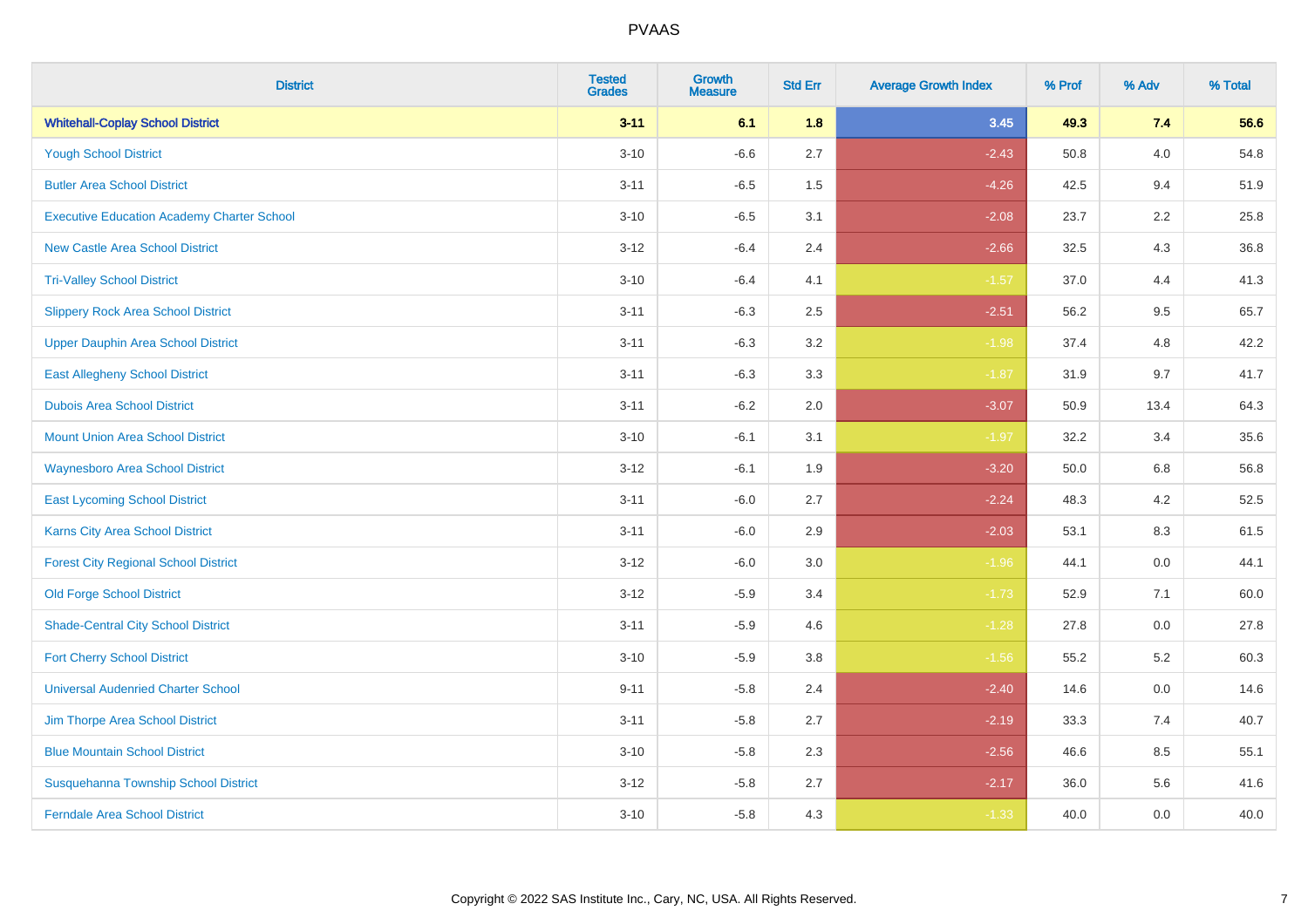| <b>District</b>                                | <b>Tested</b><br><b>Grades</b> | Growth<br><b>Measure</b> | <b>Std Err</b> | <b>Average Growth Index</b> | % Prof | % Adv   | % Total |
|------------------------------------------------|--------------------------------|--------------------------|----------------|-----------------------------|--------|---------|---------|
| <b>Whitehall-Coplay School District</b>        | $3 - 11$                       | 6.1                      | 1.8            | 3.45                        | 49.3   | 7.4     | 56.6    |
| <b>Pequea Valley School District</b>           | $3 - 11$                       | $-5.8$                   | 3.2            | $-1.80$                     | 39.8   | 9.1     | 48.9    |
| <b>Austin Area School District</b>             | $3 - 11$                       | $-5.7$                   | 6.4            | $-0.90$                     | 33.3   | 5.6     | 38.9    |
| <b>Carbon Career &amp; Technical Institute</b> | $9 - 11$                       | $-5.7$                   | 3.6            | $-1.59$                     | 34.5   | $1.2\,$ | 35.7    |
| <b>Claysburg-Kimmel School District</b>        | $3 - 11$                       | $-5.7$                   | 4.0            | $-1.42$                     | 42.9   | 8.2     | 51.0    |
| South Williamsport Area School District        | $3 - 10$                       | $-5.7$                   | 2.5            | $-2.30$                     | 45.5   | 4.5     | 50.0    |
| <b>Fairfield Area School District</b>          | $3 - 11$                       | $-5.6$                   | 3.4            | $-1.66$                     | 57.9   | 4.0     | 61.8    |
| <b>Canton Area School District</b>             | $3 - 11$                       | $-5.5$                   | 3.2            | $-1.75$                     | 40.7   | 2.3     | 43.0    |
| <b>Bermudian Springs School District</b>       | $3 - 11$                       | $-5.5$                   | 2.9            | $-1.94$                     | 56.4   | 6.8     | 63.2    |
| <b>Montrose Area School District</b>           | $3 - 10$                       | $-5.5$                   | 3.0            | $-1.82$                     | 46.7   | 5.4     | 52.2    |
| <b>Trinity Area School District</b>            | $3 - 11$                       | $-5.4$                   | 2.0            | $-2.71$                     | 48.3   | 11.8    | 60.1    |
| Imhotep Institute Charter High School          | $9 - 11$                       | $-5.3$                   | 5.8            | $-0.92$                     | 25.0   | 0.0     | 25.0    |
| <b>Corry Area School District</b>              | $3 - 11$                       | $-5.3$                   | 2.6            | $-2.03$                     | 38.5   | 6.0     | 44.5    |
| <b>Carlisle Area School District</b>           | $3 - 11$                       | $-5.3$                   | 1.9            | $-2.81$                     | 54.0   | 6.3     | 60.3    |
| <b>Indiana Area School District</b>            | $3 - 11$                       | $-5.3$                   | 2.3            | $-2.28$                     | 47.6   | 18.4    | 66.1    |
| <b>Middletown Area School District</b>         | $3 - 11$                       | $-5.3$                   | 2.6            | $-2.05$                     | 46.4   | 5.3     | 51.7    |
| <b>Brentwood Borough School District</b>       | $3 - 11$                       | $-5.3$                   | 3.0            | $-1.72$                     | 52.0   | 6.1     | 58.2    |
| Perseus House Charter School Of Excellence     | $6 - 11$                       | $-5.2$                   | 3.0            | $-1.72$                     | 16.5   | 0.0     | 16.5    |
| <b>Keystone Central School District</b>        | $3 - 11$                       | $-5.1$                   | 2.0            | $-2.46$                     | 44.7   | 4.6     | 49.4    |
| <b>Upper Moreland Township School District</b> | $3 - 11$                       | $-5.0$                   | 2.2            | $-2.31$                     | 57.9   | 4.0     | 61.9    |
| <b>Mount Pleasant Area School District</b>     | $3 - 11$                       | $-5.0$                   | 2.6            | $-1.93$                     | 52.6   | 0.0     | 52.6    |
| <b>Washington School District</b>              | $3 - 11$                       | $-4.9$                   | 2.8            | $-1.76$                     | 30.1   | 2.4     | 32.5    |
| <b>Brandywine Heights Area School District</b> | $3 - 11$                       | $-4.9$                   | 2.7            | $-1.81$                     | 49.2   | 8.2     | 57.4    |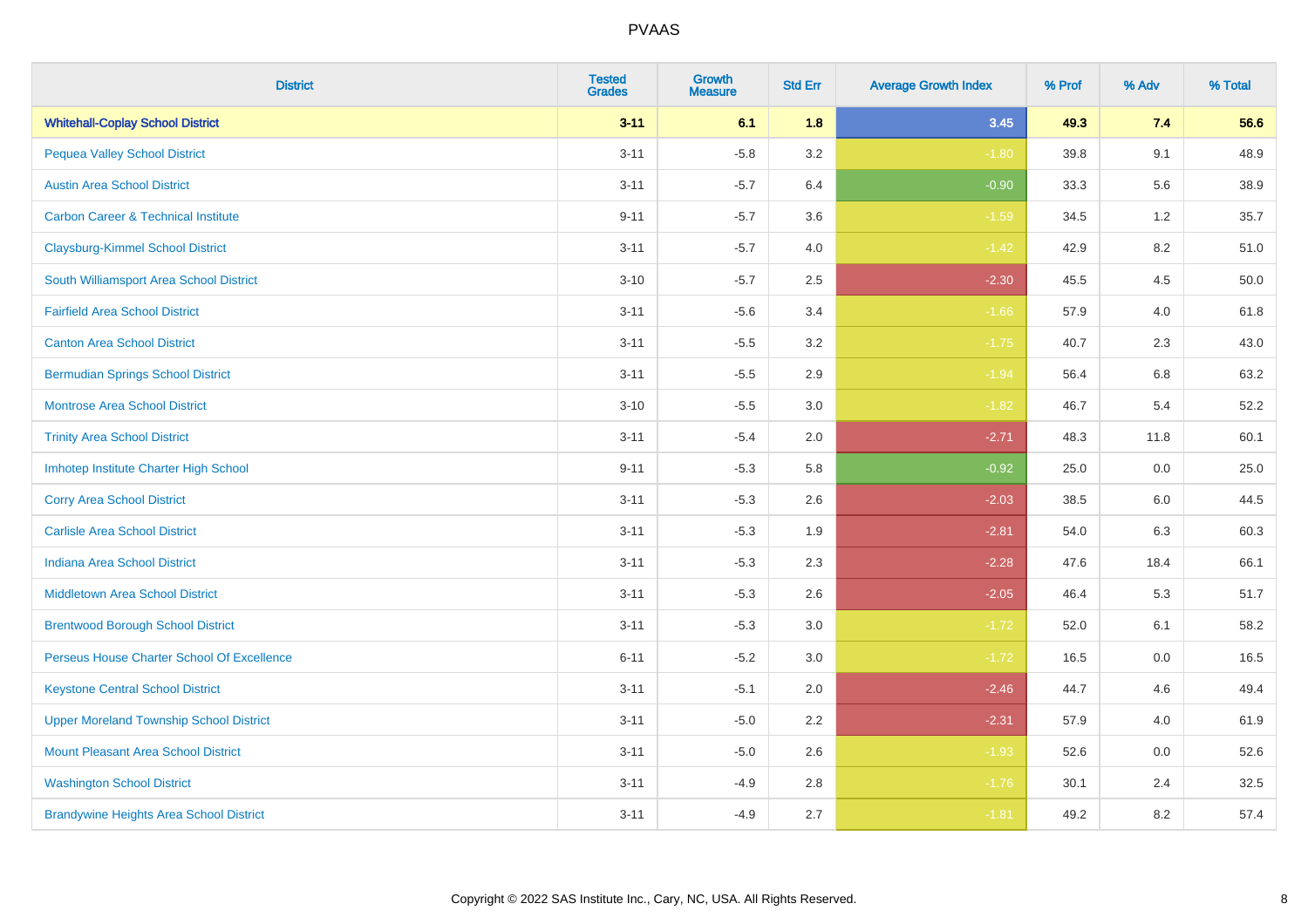| <b>District</b>                               | <b>Tested</b><br><b>Grades</b> | <b>Growth</b><br><b>Measure</b> | <b>Std Err</b> | <b>Average Growth Index</b> | % Prof | % Adv   | % Total |
|-----------------------------------------------|--------------------------------|---------------------------------|----------------|-----------------------------|--------|---------|---------|
| <b>Whitehall-Coplay School District</b>       | $3 - 11$                       | 6.1                             | 1.8            | 3.45                        | 49.3   | 7.4     | 56.6    |
| Juniata County School District                | $3 - 12$                       | $-4.9$                          | 2.1            | $-2.26$                     | 38.5   | $2.9\,$ | 41.4    |
| <b>Central Columbia School District</b>       | $3 - 12$                       | $-4.8$                          | 2.6            | $-1.86$                     | 53.7   | 14.8    | 68.5    |
| <b>Nazareth Area School District</b>          | $3 - 11$                       | $-4.7$                          | 1.7            | $-2.82$                     | 59.2   | 9.9     | 69.0    |
| <b>Boyertown Area School District</b>         | $3 - 11$                       | $-4.7$                          | 1.5            | $-3.17$                     | 55.2   | 11.3    | 66.5    |
| <b>Apollo-Ridge School District</b>           | $3 - 12$                       | $-4.7$                          | 3.7            | $-1.24$                     | 50.0   | 10.0    | 60.0    |
| <b>Crawford Central School District</b>       | $3 - 11$                       | $-4.7$                          | 2.2            | $-2.15$                     | 40.6   | 10.5    | 51.1    |
| <b>Riverview School District</b>              | $3 - 11$                       | $-4.6$                          | 3.8            | $-1.20$                     | 57.9   | 15.8    | 73.7    |
| <b>West Greene School District</b>            | $3 - 11$                       | $-4.5$                          | 4.3            | $-1.04$                     | 36.6   | 7.3     | 43.9    |
| <b>Greensburg Salem School District</b>       | $3 - 11$                       | $-4.4$                          | 2.4            | $-1.88$                     | 47.6   | 4.9     | 52.4    |
| <b>Coatesville Area School District</b>       | $3 - 11$                       | $-4.4$                          | 1.7            | $-2.62$                     | 36.3   | 4.2     | 40.5    |
| <b>Quakertown Community School District</b>   | $3 - 12$                       | $-4.4$                          | 1.6            | $-2.70$                     | 56.5   | 10.0    | 66.6    |
| <b>Somerset Area School District</b>          | $3 - 11$                       | $-4.4$                          | 2.3            | $-1.93$                     | 44.4   | 14.9    | 59.3    |
| <b>Gillingham Charter School</b>              | $3 - 11$                       | $-4.4$                          | 5.6            | $-0.77$                     | 20.8   | 8.3     | 29.2    |
| <b>Forest Area School District</b>            | $3 - 11$                       | $-4.4$                          | 5.4            | $-0.81$                     | 36.2   | 2.1     | 38.3    |
| Jeannette City School District                | $3 - 11$                       | $-4.3$                          | $3.8\,$        | $-1.13$                     | 46.7   | $7.5\,$ | 54.2    |
| <b>Antietam School District</b>               | $3 - 10$                       | $-4.3$                          | 3.8            | $-1.13$                     | 36.4   | 5.4     | 41.8    |
| <b>Oxford Area School District</b>            | $3 - 11$                       | $-4.3$                          | 1.9            | $-2.26$                     | 41.3   | 8.0     | 49.3    |
| <b>Bristol Borough School District</b>        | $3 - 12$                       | $-4.3$                          | 3.4            | $-1.27$                     | 39.7   | 1.3     | 41.0    |
| <b>Turkeyfoot Valley Area School District</b> | $3 - 12$                       | $-4.3$                          | 5.6            | $-0.76$                     | 22.0   | 5.1     | 27.1    |
| <b>Troy Area School District</b>              | $3 - 10$                       | $-4.3$                          | 3.4            | $-1.26$                     | 43.2   | 5.7     | 48.9    |
| East Pennsboro Area School District           | $3 - 11$                       | $-4.2$                          | 2.5            | $-1.71$                     | 60.8   | 8.5     | 69.3    |
| <b>Ellwood City Area School District</b>      | $3 - 11$                       | $-4.2$                          | 3.2            | $-1.29$                     | 54.1   | 14.1    | 68.2    |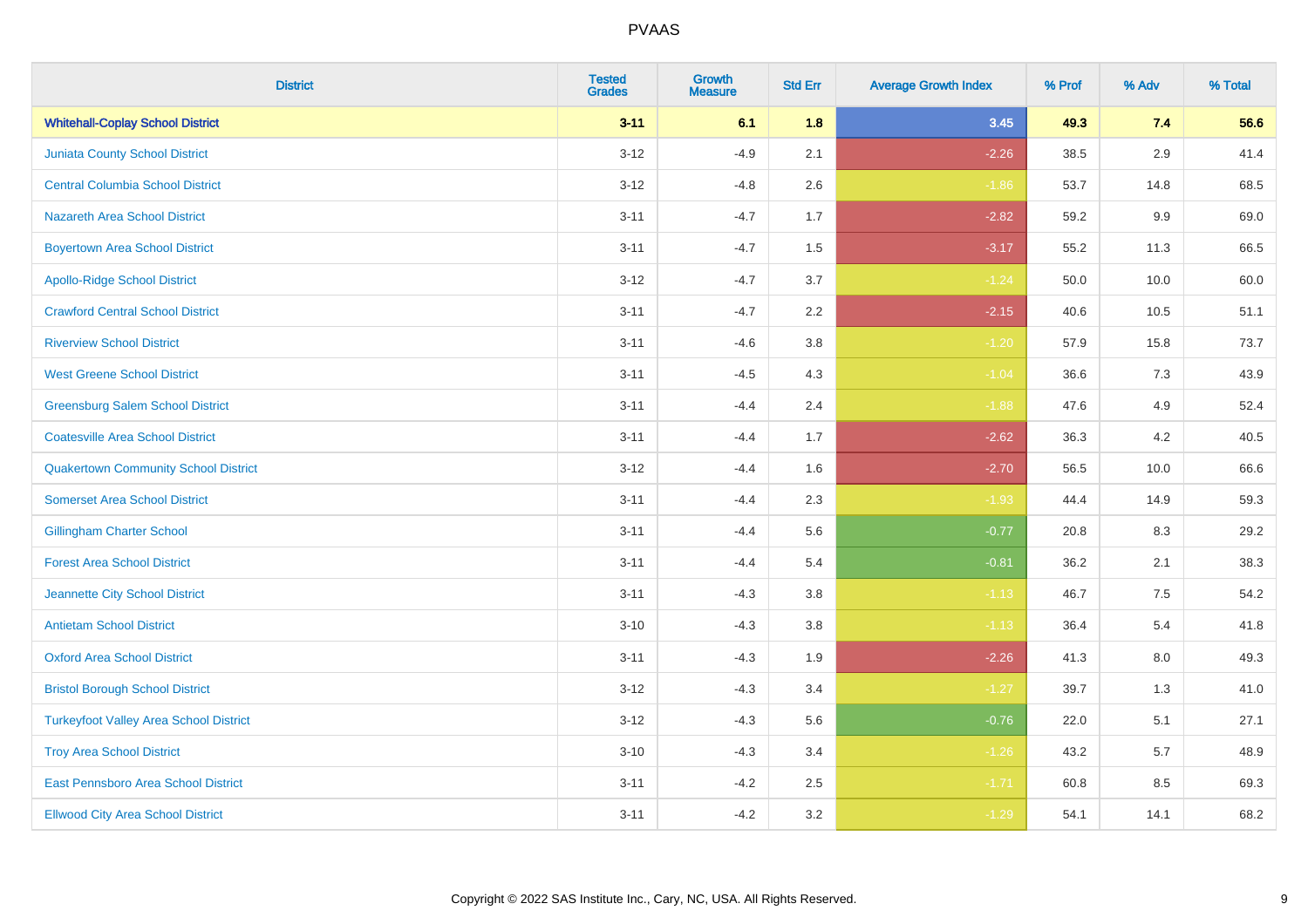| <b>District</b>                                                       | <b>Tested</b><br><b>Grades</b> | <b>Growth</b><br><b>Measure</b> | <b>Std Err</b> | <b>Average Growth Index</b> | % Prof | % Adv   | % Total |
|-----------------------------------------------------------------------|--------------------------------|---------------------------------|----------------|-----------------------------|--------|---------|---------|
| <b>Whitehall-Coplay School District</b>                               | $3 - 11$                       | 6.1                             | 1.8            | 3.45                        | 49.3   | 7.4     | 56.6    |
| <b>MaST Community Charter School</b>                                  | $3 - 10$                       | $-4.1$                          | 2.7            | $-1.52$                     | 44.0   | 9.5     | 53.4    |
| <b>Easton Area School District</b>                                    | $3 - 12$                       | $-4.1$                          | 1.4            | $-2.91$                     | 39.9   | 4.0     | 43.9    |
| Cambria Heights School District                                       | $3 - 10$                       | $-4.1$                          | 3.1            | $-1.32$                     | 51.0   | $6.0\,$ | 57.0    |
| <b>Elk Lake School District</b>                                       | $3 - 11$                       | $-4.0$                          | 3.3            | $-1.23$                     | 46.2   | 3.3     | 49.4    |
| <b>Pottstown School District</b>                                      | $3 - 12$                       | $-4.0$                          | 2.4            | $-1.68$                     | 29.8   | 1.2     | 31.0    |
| <b>Gettysburg Area School District</b>                                | $3 - 11$                       | $-4.0$                          | 2.1            | $-1.89$                     | 45.3   | 14.0    | 59.3    |
| Preparatory Charter School Of Mathematics, Science, Tech, And Careers | $9 - 10$                       | $-4.0$                          | 2.5            | $-1.59$                     | 15.0   | 0.0     | 15.0    |
| <b>Sullivan County School District</b>                                | $3 - 10$                       | $-4.0$                          | 4.4            | $-0.90$                     | 66.7   | 2.6     | 69.2    |
| <b>Westmont Hilltop School District</b>                               | $3 - 11$                       | $-4.0$                          | 2.8            | $-1.40$                     | 36.3   | 13.3    | 49.6    |
| <b>Juniata Valley School District</b>                                 | $3 - 11$                       | $-3.9$                          | 3.5            | $-1.10$                     | 44.4   | 3.5     | 47.8    |
| <b>Big Beaver Falls Area School District</b>                          | $3 - 11$                       | $-3.9$                          | 3.3            | $-1.18$                     | 34.1   | 3.5     | 37.6    |
| <b>York Co School Of Technology</b>                                   | $9 - 12$                       | $-3.8$                          | 1.7            | $-2.22$                     | 39.1   | 5.6     | 44.7    |
| <b>Valley Grove School District</b>                                   | $3 - 10$                       | $-3.7$                          | 3.7            | $-1.01$                     | 51.2   | 6.1     | 57.3    |
| <b>Kane Area School District</b>                                      | $3 - 10$                       | $-3.7$                          | 3.2            | $-1.17$                     | 39.5   | 9.9     | 49.4    |
| <b>Conemaugh Township Area School District</b>                        | $3 - 12$                       | $-3.7$                          | 3.4            | $-1.09$                     | 53.8   | 17.6    | 71.4    |
| <b>Kiski Area School District</b>                                     | $3 - 11$                       | $-3.7$                          | 2.0            | $-1.86$                     | 57.4   | 10.4    | 67.8    |
| <b>Twin Valley School District</b>                                    | $3 - 12$                       | $-3.6$                          | 2.1            | $-1.69$                     | 49.6   | 7.1     | 56.8    |
| <b>Perkiomen Valley School District</b>                               | $3 - 11$                       | $-3.5$                          | 1.6            | $-2.18$                     | 53.8   | 13.4    | 67.2    |
| <b>Fannett-Metal School District</b>                                  | $3 - 11$                       | $-3.4$                          | 5.1            | $-0.67$                     | 38.7   | 8.1     | 46.8    |
| <b>Chestnut Ridge School District</b>                                 | $3 - 12$                       | $-3.4$                          | 2.9            | $-1.17$                     | 46.6   | 5.8     | 52.4    |
| <b>Pittsburgh School District</b>                                     | $3 - 11$                       | $-3.3$                          | 1.1            | $-3.04$                     | 33.9   | 8.2     | 42.1    |
| <b>Riverside School District</b>                                      | $3 - 11$                       | $-3.2$                          | 3.0            | $-1.09$                     | 43.0   | 9.0     | 52.0    |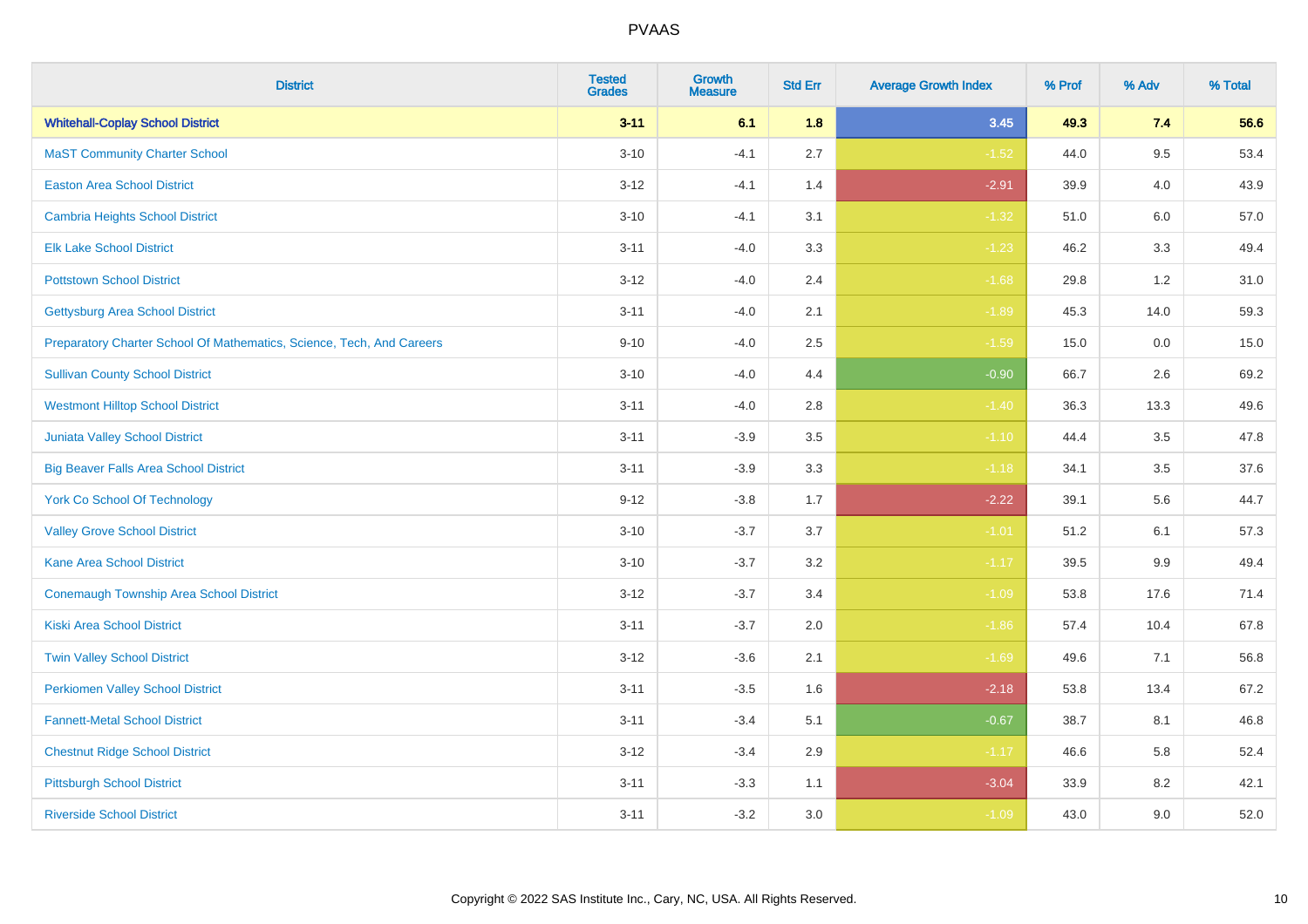| <b>District</b>                                         | <b>Tested</b><br><b>Grades</b> | <b>Growth</b><br><b>Measure</b> | <b>Std Err</b> | <b>Average Growth Index</b> | % Prof | % Adv   | % Total |
|---------------------------------------------------------|--------------------------------|---------------------------------|----------------|-----------------------------|--------|---------|---------|
| <b>Whitehall-Coplay School District</b>                 | $3 - 11$                       | 6.1                             | 1.8            | 3.45                        | 49.3   | 7.4     | 56.6    |
| <b>Conemaugh Valley School District</b>                 | $3 - 12$                       | $-3.2$                          | 4.1            | $-0.78$                     | 48.2   | 5.6     | 53.7    |
| <b>Columbia Borough School District</b>                 | $3 - 12$                       | $-3.1$                          | 3.5            | $-0.89$                     | 29.5   | 1.9     | 31.4    |
| <b>Northeast Bradford School District</b>               | $3 - 10$                       | $-3.1$                          | 4.0            | $-0.78$                     | 33.9   | 3.4     | 37.3    |
| <b>Greater Johnstown School District</b>                | $3 - 11$                       | $-3.1$                          | 2.6            | $-1.19$                     | 26.1   | 0.0     | 26.1    |
| <b>Greencastle-Antrim School District</b>               | $3 - 11$                       | $-3.0$                          | 2.2            | $-1.36$                     | 62.4   | 9.9     | 72.3    |
| Center For Student Learning Charter School At Pennsbury | $6 - 12$                       | $-2.9$                          | 6.1            | $-0.47$                     | 42.9   | 0.0     | 42.9    |
| <b>Scranton School District</b>                         | $3 - 12$                       | $-2.9$                          | 2.4            | $-1.22$                     | 45.6   | 3.6     | 49.1    |
| Oil City Area School District                           | $3 - 11$                       | $-2.9$                          | 2.6            | $-1.08$                     | 44.4   | 5.8     | 50.2    |
| <b>Quaker Valley School District</b>                    | $3 - 11$                       | $-2.8$                          | 2.6            | $-1.08$                     | 55.2   | 13.2    | 68.4    |
| <b>Susquehanna Community School District</b>            | $3 - 11$                       | $-2.8$                          | 4.2            | $-0.66$                     | 49.4   | 6.9     | 56.3    |
| <b>Chichester School District</b>                       | $3 - 11$                       | $-2.7$                          | 2.3            | $-1.17$                     | 44.6   | 6.6     | 51.2    |
| <b>Lewisburg Area School District</b>                   | $3 - 11$                       | $-2.7$                          | 2.6            | $-1.03$                     | 57.0   | 18.5    | 75.6    |
| Shenango Area School District                           | $3 - 11$                       | $-2.6$                          | 3.3            | $-0.79$                     | 50.6   | 13.9    | 64.6    |
| <b>Charleroi School District</b>                        | $3 - 11$                       | $-2.6$                          | 3.0            | $-0.86$                     | 55.7   | 7.4     | 63.1    |
| <b>Dallas School District</b>                           | $3 - 11$                       | $-2.5$                          | 2.2            | $-1.12$                     | 54.9   | $7.6\,$ | 62.4    |
| <b>Clarion-Limestone Area School District</b>           | $3 - 12$                       | $-2.5$                          | 4.1            | $-0.60$                     | 56.8   | 6.8     | 63.6    |
| North Pocono School District                            | $3 - 11$                       | $-2.3$                          | 3.4            | $-0.68$                     | 52.0   | 16.4    | 68.5    |
| <b>Wyoming Valley West School District</b>              | $3 - 11$                       | $-2.2$                          | 2.4            | $-0.91$                     | 49.4   | 3.0     | 52.4    |
| <b>Burgettstown Area School District</b>                | $3 - 11$                       | $-2.1$                          | 3.4            | $-0.62$                     | 50.0   | 1.4     | 51.4    |
| <b>Bald Eagle Area School District</b>                  | $3 - 11$                       | $-2.1$                          | 2.7            | $-0.75$                     | 48.4   | 9.4     | 57.7    |
| Huntingdon Area School District                         | $3 - 11$                       | $-2.0$                          | 2.7            | $-0.72$                     | 36.8   | 10.3    | 47.0    |
| <b>Hope For Hyndman Charter School</b>                  | $3 - 11$                       | $-2.0$                          | 6.1            | $-0.32$                     | 33.3   | 0.0     | 33.3    |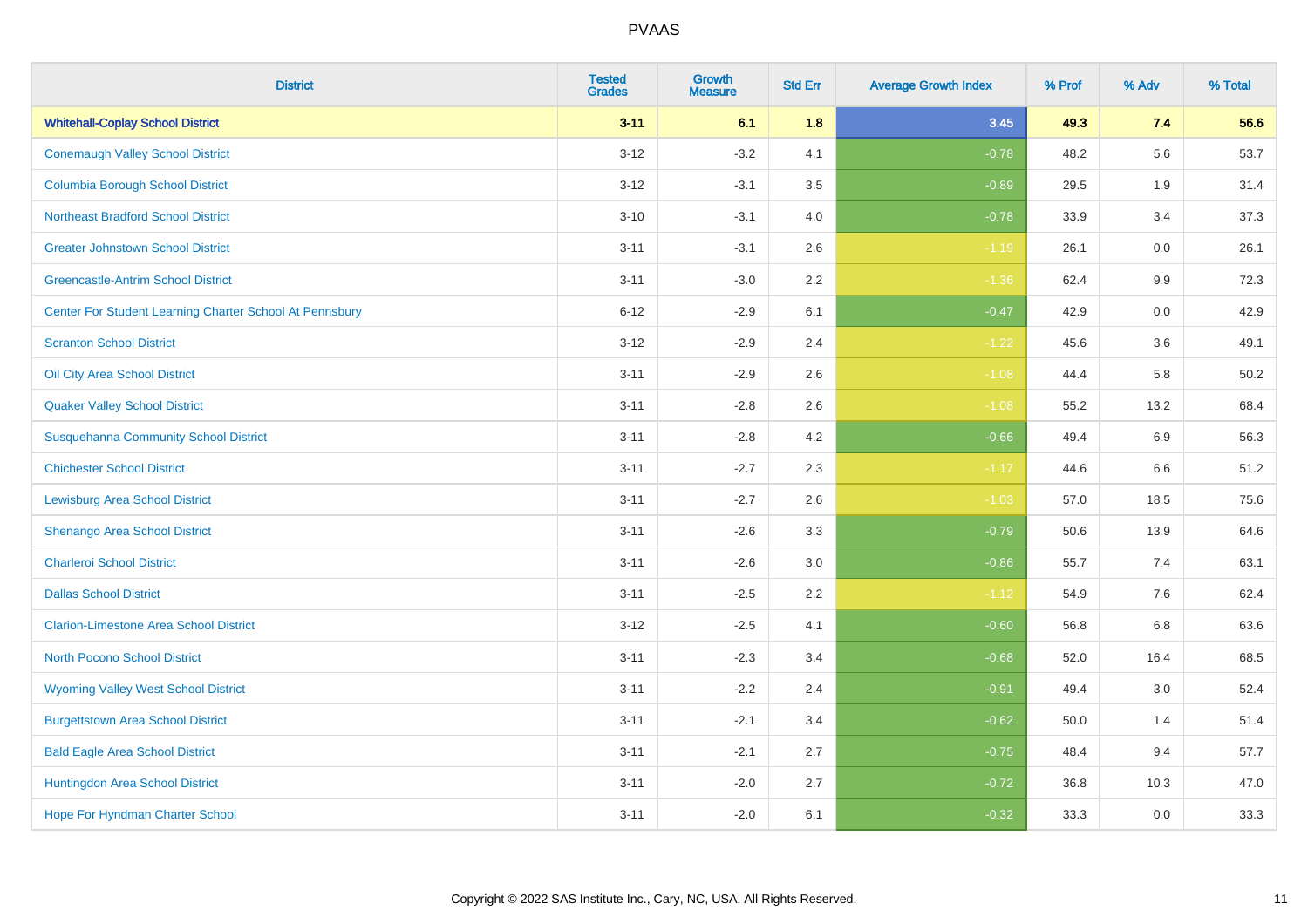| <b>District</b>                          | <b>Tested</b><br><b>Grades</b> | <b>Growth</b><br><b>Measure</b> | <b>Std Err</b> | <b>Average Growth Index</b> | % Prof | % Adv   | % Total |
|------------------------------------------|--------------------------------|---------------------------------|----------------|-----------------------------|--------|---------|---------|
| <b>Whitehall-Coplay School District</b>  | $3 - 11$                       | 6.1                             | 1.8            | 3.45                        | 49.3   | 7.4     | 56.6    |
| <b>Montour School District</b>           | $3 - 11$                       | $-1.8$                          | 2.1            | $-0.88$                     | 61.4   | 15.1    | 76.5    |
| <b>North Hills School District</b>       | $3 - 11$                       | $-1.8$                          | 1.8            | $-0.96$                     | 59.1   | 14.1    | 73.2    |
| <b>Phoenixville Area School District</b> | $3 - 11$                       | $-1.7$                          | 2.1            | $-0.83$                     | 59.9   | 10.6    | 70.5    |
| <b>Chartiers Valley School District</b>  | $3 - 11$                       | $-1.7$                          | 2.0            | $-0.81$                     | 54.7   | 8.4     | 63.1    |
| <b>Mid Valley School District</b>        | $3 - 10$                       | $-1.7$                          | 3.0            | $-0.55$                     | 45.1   | 7.8     | 52.9    |
| South Side Area School District          | $3 - 11$                       | $-1.6$                          | 3.3            | $-0.48$                     | 50.0   | $6.8\,$ | 56.8    |
| <b>Cornell School District</b>           | $3 - 11$                       | $-1.6$                          | 5.0            | $-0.32$                     | 33.8   | 1.5     | 35.4    |
| <b>Lehighton Area School District</b>    | $3 - 11$                       | $-1.6$                          | 2.3            | $-0.70$                     | 51.1   | 5.6     | 56.7    |
| <b>Central Greene School District</b>    | $3 - 11$                       | $-1.6$                          | 2.8            | $-0.55$                     | 54.2   | 2.8     | 57.0    |
| <b>Lebanon School District</b>           | $3 - 11$                       | $-1.6$                          | 1.9            | $-0.80$                     | 24.4   | 2.6     | 27.0    |
| <b>Sharpsville Area School District</b>  | $3 - 11$                       | $-1.4$                          | 3.5            | $-0.40$                     | 55.2   | 13.4    | 68.7    |
| <b>Seneca Valley School District</b>     | $3 - 11$                       | $-1.4$                          | 1.4            | $-0.99$                     | 57.2   | 11.4    | 68.6    |
| <b>Cheltenham School District</b>        | $3 - 11$                       | $-1.4$                          | 2.1            | $-0.67$                     | 46.1   | 10.0    | 56.1    |
| <b>Wyoming Area School District</b>      | $3 - 10$                       | $-1.3$                          | 2.6            | $-0.50$                     | 53.8   | 10.8    | 64.6    |
| <b>Bellwood-Antis School District</b>    | $3 - 10$                       | $-1.2$                          | 3.2            | $-0.39$                     | 55.1   | 10.1    | 65.2    |
| <b>Palmerton Area School District</b>    | $3 - 11$                       | $-1.2$                          | 3.0            | $-0.39$                     | 57.4   | 5.0     | 62.4    |
| Mt Lebanon School District               | $3 - 11$                       | $-1.0$                          | 1.5            | $-0.70$                     | 61.9   | 24.0    | 85.9    |
| <b>North Schuylkill School District</b>  | $3 - 11$                       | $-1.0$                          | 2.4            | $-0.42$                     | 41.8   | 5.1     | 46.8    |
| <b>Manheim Township School District</b>  | $3 - 12$                       | $-0.9$                          | 1.6            | $-0.58$                     | 53.2   | 15.5    | 68.7    |
| <b>Lakeview School District</b>          | $3 - 11$                       | $-0.9$                          | 3.7            | $-0.24$                     | 60.3   | 3.2     | 63.5    |
| <b>Glendale School District</b>          | $3 - 10$                       | $-0.9$                          | 3.7            | $-0.24$                     | 50.0   | 5.4     | 55.4    |
| <b>Conewago Valley School District</b>   | $3-12$                         | $-0.9$                          | 2.0            | $-0.45$                     | 51.7   | 9.6     | 61.3    |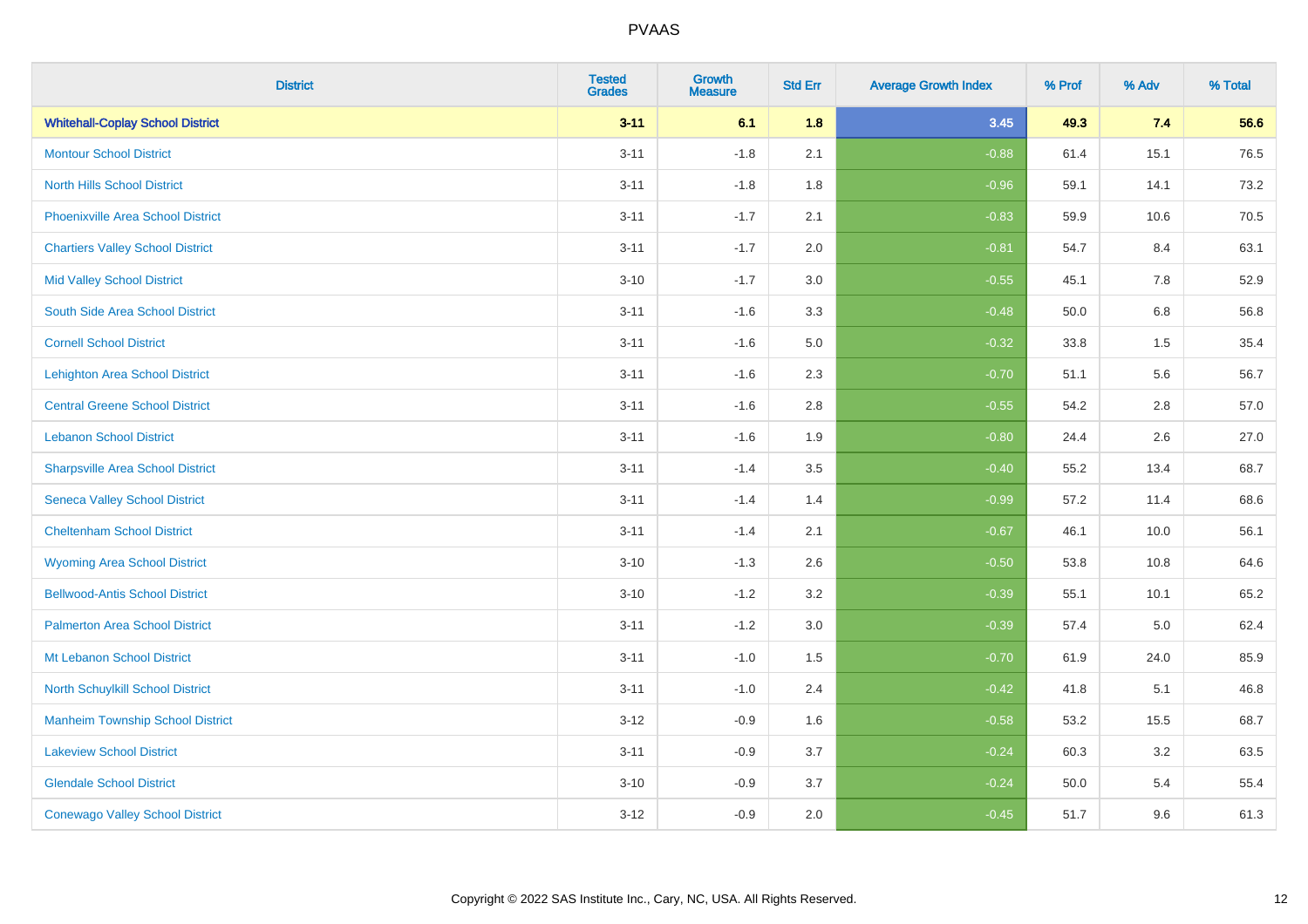| <b>District</b>                                    | <b>Tested</b><br><b>Grades</b> | Growth<br><b>Measure</b> | <b>Std Err</b> | <b>Average Growth Index</b> | % Prof | % Adv | % Total |
|----------------------------------------------------|--------------------------------|--------------------------|----------------|-----------------------------|--------|-------|---------|
| <b>Whitehall-Coplay School District</b>            | $3 - 11$                       | 6.1                      | 1.8            | 3.45                        | 49.3   | 7.4   | 56.6    |
| Elizabethtown Area School District                 | $3 - 12$                       | $-0.9$                   | 1.9            | $-0.47$                     | 50.0   | 11.2  | 61.2    |
| <b>Millville Area School District</b>              | $3 - 12$                       | $-0.9$                   | 4.7            | $-0.18$                     | 51.4   | 5.4   | 56.8    |
| <b>Bangor Area School District</b>                 | $3 - 12$                       | $-0.9$                   | 2.0            | $-0.43$                     | 44.3   | 4.7   | 49.0    |
| Canon-Mcmillan School District                     | $3 - 11$                       | $-0.8$                   | 1.6            | $-0.50$                     | 58.7   | 15.9  | 74.6    |
| <b>Shaler Area School District</b>                 | $3 - 11$                       | $-0.8$                   | 1.9            | $-0.43$                     | 49.1   | 9.6   | 58.7    |
| <b>Albert Gallatin Area School District</b>        | $3 - 11$                       | $-0.8$                   | 2.4            | $-0.32$                     | 54.5   | 10.0  | 64.6    |
| <b>Westinghouse Arts Academy Charter School</b>    | $9 - 10$                       | $-0.7$                   | 3.6            | $-0.19$                     | 59.2   | 8.4   | 67.6    |
| <b>Achievement House Charter School</b>            | $7 - 11$                       | $-0.7$                   | 4.0            | $-0.17$                     | 32.5   | 2.6   | 35.1    |
| <b>Otto-Eldred School District</b>                 | $3 - 11$                       | $-0.7$                   | 4.2            | $-0.15$                     | 56.2   | 6.2   | 62.5    |
| <b>Panther Valley School District</b>              | $3 - 12$                       | $-0.6$                   | 3.3            | $-0.19$                     | 47.9   | 4.3   | 52.1    |
| <b>Tuscarora School District</b>                   | $3 - 11$                       | $-0.6$                   | 2.3            | $-0.27$                     | 45.1   | 8.1   | 53.2    |
| <b>Girard School District</b>                      | $3 - 11$                       | $-0.6$                   | 2.7            | $-0.22$                     | 53.9   | 15.6  | 69.6    |
| <b>Mount Carmel Area School District</b>           | $3 - 11$                       | $-0.6$                   | 3.1            | $-0.18$                     | 45.3   | 2.1   | 47.4    |
| <b>Central Fulton School District</b>              | $3 - 11$                       | $-0.5$                   | 3.5            | $-0.14$                     | 51.4   | 8.6   | 60.0    |
| Philadelphia Electrical & Tech Charter High School | $10 - 10$                      | $-0.5$                   | 2.9            | $-0.15$                     | 8.8    | 0.0   | 8.8     |
| <b>Blue Ridge School District</b>                  | $3 - 11$                       | $-0.5$                   | 3.6            | $-0.12$                     | 44.6   | 3.1   | 47.7    |
| <b>Oley Valley School District</b>                 | $3 - 11$                       | $-0.4$                   | 2.8            | $-0.15$                     | 43.1   | 12.9  | 56.0    |
| <b>Harrisburg City School District</b>             | $3 - 11$                       | $-0.4$                   | 2.1            | $-0.19$                     | 15.1   | 0.4   | 15.5    |
| <b>Penn Manor School District</b>                  | $3 - 11$                       | $-0.4$                   | 1.6            | $-0.25$                     | 51.9   | 12.6  | 64.5    |
| New Kensington-Arnold School District              | $3 - 11$                       | $-0.4$                   | 3.8            | $-0.10$                     | 40.7   | 3.7   | 44.4    |
| <b>Crestwood School District</b>                   | $3 - 11$                       | $-0.4$                   | 2.4            | $-0.17$                     | 57.4   | 17.0  | 74.4    |
| <b>Southern Lehigh School District</b>             | $3 - 11$                       | $-0.4$                   | 2.3            | $-0.17$                     | 66.1   | 11.9  | 78.0    |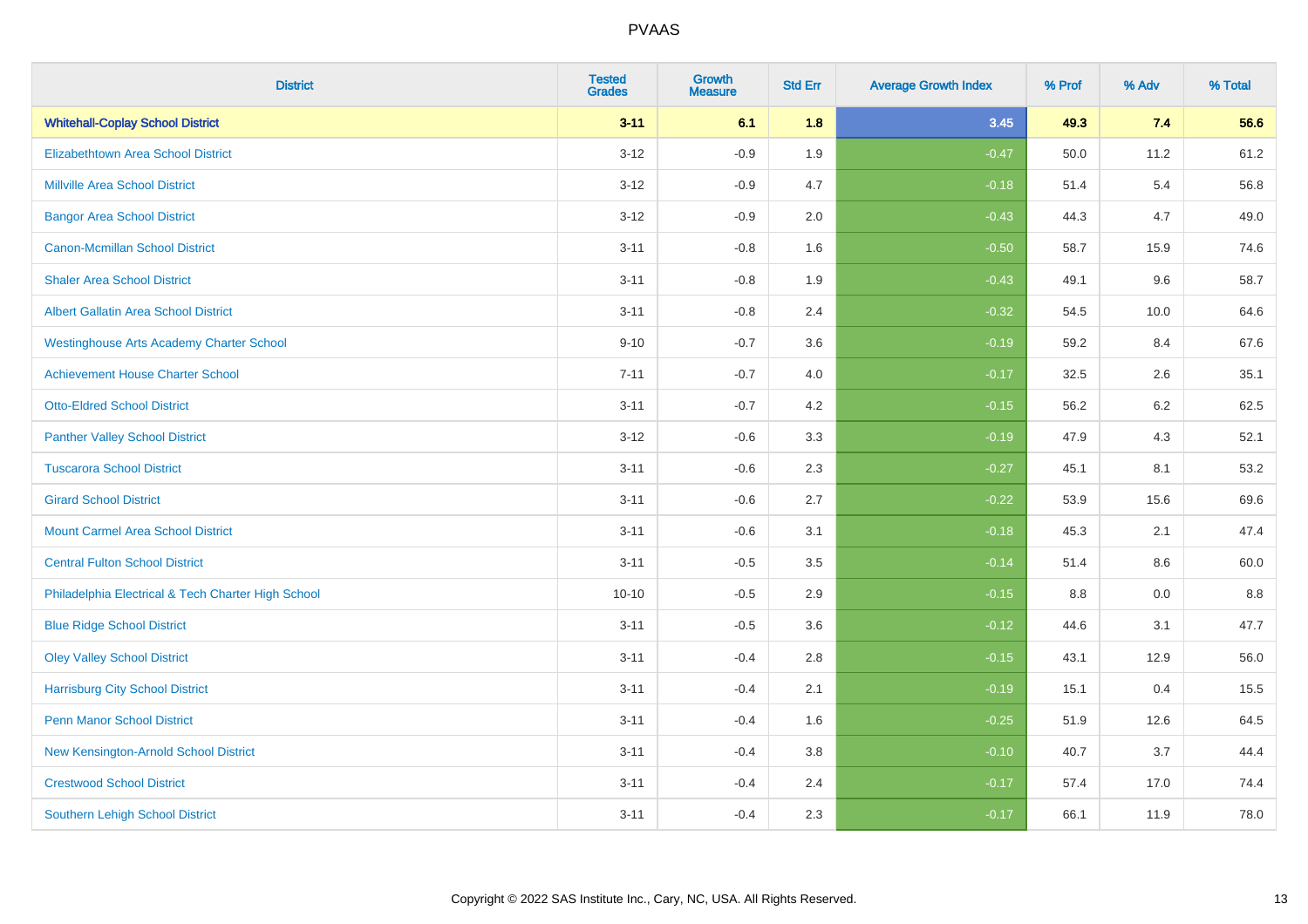| <b>District</b>                          | <b>Tested</b><br><b>Grades</b> | <b>Growth</b><br><b>Measure</b> | <b>Std Err</b> | <b>Average Growth Index</b> | % Prof | % Adv | % Total |
|------------------------------------------|--------------------------------|---------------------------------|----------------|-----------------------------|--------|-------|---------|
| <b>Whitehall-Coplay School District</b>  | $3 - 11$                       | 6.1                             | 1.8            | 3.45                        | 49.3   | 7.4   | 56.6    |
| <b>Bellefonte Area School District</b>   | $3 - 11$                       | $-0.4$                          | $2.2\,$        | $-0.17$                     | 47.6   | 10.6  | 58.2    |
| <b>Avella Area School District</b>       | $3 - 12$                       | $-0.3$                          | 4.7            | $-0.05$                     | 49.3   | 14.5  | 63.8    |
| <b>Chester-Upland School District</b>    | $3 - 11$                       | $-0.3$                          | 2.7            | $-0.09$                     | 13.8   | 0.8   | 14.6    |
| <b>Mercer Area School District</b>       | $3 - 11$                       | $-0.2$                          | 3.3            | $-0.06$                     | 56.0   | 8.0   | 64.0    |
| <b>Kutztown Area School District</b>     | $3 - 12$                       | $-0.2$                          | 3.2            | $-0.05$                     | 55.4   | 13.3  | 68.7    |
| <b>Warren County School District</b>     | $3 - 11$                       | $-0.1$                          | 1.8            | $-0.06$                     | 37.2   | 5.3   | 42.6    |
| <b>Susquenita School District</b>        | $3 - 11$                       | $-0.1$                          | 2.8            | $-0.01$                     | 47.7   | 10.1  | 57.8    |
| Penn Cambria School District             | $3 - 11$                       | $-0.0$                          | 2.7            | $-0.01$                     | 61.5   | 7.7   | 69.2    |
| <b>Wilkes-Barre Area School District</b> | $3 - 11$                       | 0.1                             | 3.2            | 0.02                        | 35.5   | 5.4   | 40.9    |
| East Stroudsburg Area School District    | $3 - 11$                       | 0.1                             | 1.6            | 0.05                        | 45.8   | 7.8   | 53.6    |
| <b>Hempfield School District</b>         | $3 - 11$                       | 0.1                             | 1.4            | 0.08                        | 58.2   | 9.9   | 68.2    |
| <b>West Branch Area School District</b>  | $3 - 11$                       | 0.2                             | $3.8\,$        | 0.05                        | 47.2   | 1.9   | 49.1    |
| Northern Lebanon School District         | $3 - 11$                       | 0.4                             | 2.5            | 0.15                        | 28.0   | 3.0   | 31.0    |
| <b>Danville Area School District</b>     | $3 - 11$                       | 0.4                             | 2.6            | 0.15                        | 57.4   | 18.4  | 75.7    |
| <b>Jersey Shore Area School District</b> | $3 - 11$                       | 0.5                             | 2.6            | 0.21                        | 47.1   | 9.2   | 56.2    |
| <b>Reynolds School District</b>          | $3 - 10$                       | 0.5                             | 3.4            | 0.16                        | 52.1   | 7.0   | 59.2    |
| <b>Brockway Area School District</b>     | $3 - 11$                       | 0.6                             | 3.6            | 0.16                        | 49.2   | 7.7   | 56.9    |
| <b>Smethport Area School District</b>    | $3 - 12$                       | 0.6                             | 3.9            | 0.15                        | 37.0   | 1.8   | 38.9    |
| <b>Greater Latrobe School District</b>   | $3 - 11$                       | 0.6                             | 1.9            | 0.31                        | 55.5   | 14.1  | 69.5    |
| <b>Lower Dauphin School District</b>     | $3 - 11$                       | 0.6                             | 1.9            | 0.33                        | 49.2   | 12.6  | 61.8    |
| <b>Bloomsburg Area School District</b>   | $3 - 10$                       | 0.7                             | 3.0            | 0.23                        | 55.9   | 11.8  | 67.6    |
| Insight PA Cyber Charter School          | $3 - 11$                       | 0.7                             | 5.7            | 0.12                        | 50.0   | 4.8   | 54.8    |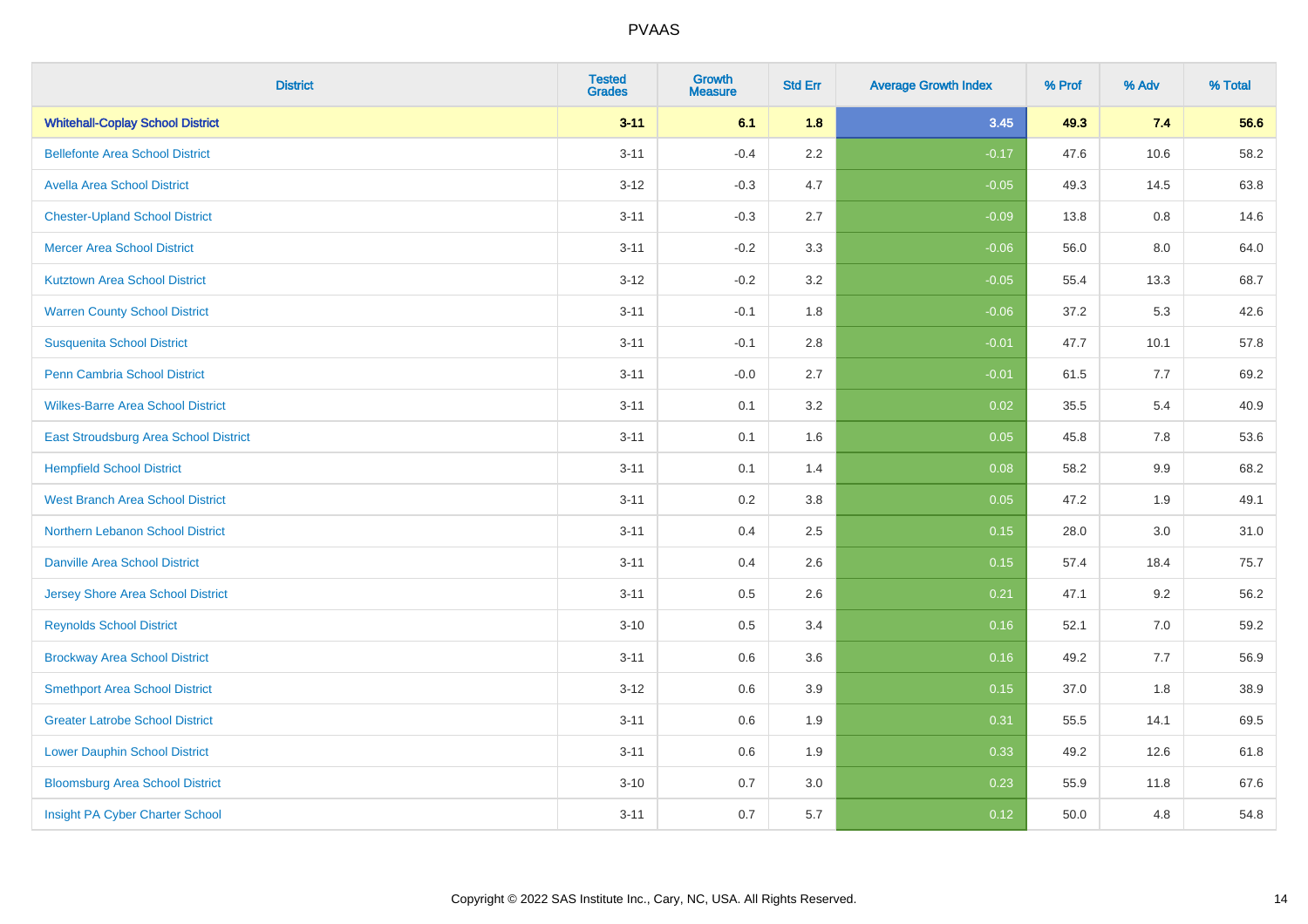| <b>District</b>                               | <b>Tested</b><br><b>Grades</b> | <b>Growth</b><br><b>Measure</b> | <b>Std Err</b> | <b>Average Growth Index</b> | % Prof | % Adv   | % Total |
|-----------------------------------------------|--------------------------------|---------------------------------|----------------|-----------------------------|--------|---------|---------|
| <b>Whitehall-Coplay School District</b>       | $3 - 11$                       | 6.1                             | 1.8            | 3.45                        | 49.3   | 7.4     | 56.6    |
| Lehigh Valley Academy Regional Charter School | $3 - 11$                       | 0.7                             | 2.3            | 0.32                        | 46.3   | $5.0\,$ | 51.4    |
| <b>Greenville Area School District</b>        | $3 - 11$                       | 0.7                             | 2.9            | 0.26                        | 53.4   | 6.9     | 60.3    |
| <b>Gateway School District</b>                | $3 - 11$                       | $0.8\,$                         | 2.2            | 0.38                        | 52.1   | 13.8    | 65.9    |
| <b>Wyomissing Area School District</b>        | $3-12$                         | 0.8                             | 2.6            | 0.33                        | 55.7   | 17.6    | 73.3    |
| <b>Wallingford-Swarthmore School District</b> | $3 - 10$                       | 0.9                             | 2.4            | 0.38                        | 64.4   | 22.7    | 87.1    |
| <b>South Eastern School District</b>          | $3 - 11$                       | 0.9                             | 2.4            | 0.39                        | 54.8   | 6.6     | 61.4    |
| <b>Radnor Township School District</b>        | $3 - 12$                       | 1.0                             | 2.1            | 0.50                        | 65.0   | 23.2    | 88.2    |
| <b>Lakeland School District</b>               | $3 - 11$                       | 1.1                             | 2.8            | 0.38                        | 48.6   | 3.7     | 52.3    |
| <b>Upper Adams School District</b>            | $3 - 11$                       | 1.3                             | 2.9            | 0.47                        | 55.2   | 8.6     | 63.8    |
| <b>Schuylkill Valley School District</b>      | $3 - 11$                       | 1.4                             | 2.5            | 0.56                        | 55.1   | 10.2    | 65.3    |
| <b>Newport School District</b>                | $3 - 12$                       | 1.4                             | 3.5            | 0.41                        | 51.5   | 10.3    | 61.8    |
| <b>Tussey Mountain School District</b>        | $3-12$                         | 1.5                             | 3.7            | 0.40                        | 38.6   | 1.8     | 40.4    |
| <b>Central Bucks School District</b>          | $3 - 11$                       | 1.6                             | 0.9            | 1.66                        | 63.0   | 16.8    | 79.8    |
| <b>Bensalem Township School District</b>      | $3 - 11$                       | 1.6                             | 1.6            | 0.98                        | 38.8   | 8.3     | 47.1    |
| <b>Athens Area School District</b>            | $3 - 11$                       | 1.6                             | 2.5            | 0.64                        | 46.9   | 7.6     | 54.5    |
| <b>Purchase Line School District</b>          | $3-12$                         | 1.7                             | 3.5            | 0.47                        | 43.1   | 5.4     | 48.5    |
| South Fayette Township School District        | $3 - 11$                       | 1.7                             | 2.0            | 0.88                        | 61.0   | 26.5    | 87.6    |
| <b>Baldwin-Whitehall School District</b>      | $3 - 11$                       | 1.8                             | 1.9            | 0.94                        | 58.6   | 8.6     | 67.1    |
| <b>Laurel School District</b>                 | $3 - 11$                       | 1.8                             | 3.1            | 0.59                        | 70.1   | 2.3     | 72.4    |
| <b>West Jefferson Hills School District</b>   | $3 - 11$                       | 1.8                             | 2.1            | 0.88                        | 55.7   | 20.8    | 76.4    |
| <b>Williamsport Area School District</b>      | $3 - 11$                       | 1.9                             | 1.8            | 1.04                        | 44.1   | 12.8    | 56.9    |
| <b>Union Area School District</b>             | $3 - 11$                       | 1.9                             | 4.3            | 0.44                        | 61.5   | 0.0     | 61.5    |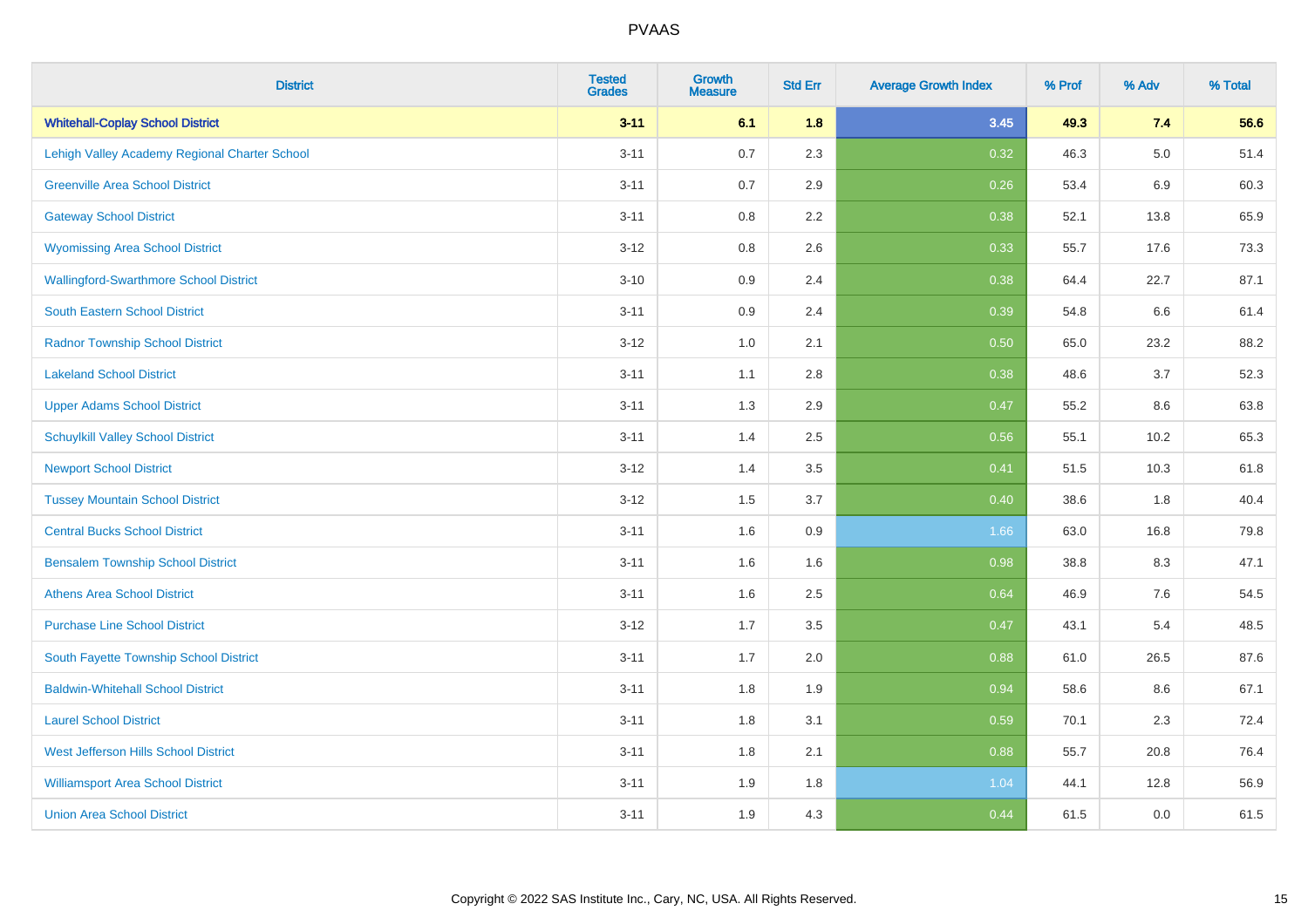| <b>District</b>                                | <b>Tested</b><br><b>Grades</b> | <b>Growth</b><br><b>Measure</b> | <b>Std Err</b> | <b>Average Growth Index</b> | % Prof | % Adv | % Total |
|------------------------------------------------|--------------------------------|---------------------------------|----------------|-----------------------------|--------|-------|---------|
| <b>Whitehall-Coplay School District</b>        | $3 - 11$                       | 6.1                             | 1.8            | 3.45                        | 49.3   | 7.4   | 56.6    |
| <b>Franklin Regional School District</b>       | $3 - 11$                       | 2.0                             | 1.9            | 1.02                        | 66.7   | 15.5  | 82.1    |
| <b>Marple Newtown School District</b>          | $3 - 11$                       | 2.0                             | 2.4            | 0.81                        | 57.6   | 12.8  | 70.4    |
| <b>Lower Moreland Township School District</b> | $3 - 11$                       | 2.0                             | 2.2            | 0.95                        | 62.8   | 17.0  | 79.8    |
| Mastery Charter School - Thomas Campus         | $3 - 10$                       | 2.1                             | 6.2            | 0.33                        | 28.6   | 0.0   | 28.6    |
| <b>Mcguffey School District</b>                | $3 - 11$                       | 2.1                             | 2.6            | 0.81                        | 57.7   | 3.1   | 60.8    |
| <b>Manheim Central School District</b>         | $3 - 11$                       | 2.1                             | 2.1            | 1.01                        | 53.2   | 11.6  | 64.8    |
| <b>United School District</b>                  | $3 - 11$                       | 2.1                             | 3.4            | 0.63                        | 60.3   | 6.6   | 66.9    |
| Northwestern Lehigh School District            | $3 - 11$                       | 2.2                             | 2.3            | 0.93                        | 53.3   | 9.7   | 63.0    |
| <b>Galeton Area School District</b>            | $3 - 11$                       | 2.2                             | 5.3            | 0.42                        | 41.3   | 4.4   | 45.6    |
| <b>Roberto Clemente Charter School</b>         | $3 - 12$                       | 2.2                             | 4.9            | 0.45                        | 27.5   | 5.0   | 32.5    |
| <b>Hanover Area School District</b>            | $3 - 11$                       | 2.2                             | 4.6            | 0.48                        | 42.9   | 5.7   | 48.6    |
| <b>Union School District</b>                   | $3 - 12$                       | 2.3                             | 4.2            | 0.54                        | 32.6   | 7.0   | 39.5    |
| <b>Tunkhannock Area School District</b>        | $3 - 11$                       | 2.3                             | 2.2            | 1.01                        | 44.9   | 9.6   | 54.6    |
| <b>Camp Hill School District</b>               | $3 - 12$                       | 2.3                             | 3.0            | 0.78                        | 53.6   | 17.5  | 71.1    |
| <b>Bedford Area School District</b>            | $3 - 11$                       | 2.5                             | 2.6            | 0.93                        | 48.5   | 10.0  | 58.5    |
| Mastery Charter High School-Lenfest Campus     | $7 - 11$                       | 2.5                             | 5.7            | 0.43                        | 40.0   | 0.0   | 40.0    |
| <b>Methacton School District</b>               | $3 - 11$                       | 2.5                             | 1.7            | 1.43                        | 62.5   | 16.4  | 79.0    |
| <b>Armstrong School District</b>               | $3 - 11$                       | 2.6                             | 1.7            | 1.53                        | 51.5   | 6.1   | 57.6    |
| <b>Hopewell Area School District</b>           | $3 - 11$                       | 2.6                             | 2.7            | 0.97                        | 58.4   | 4.0   | 62.4    |
| <b>Pottsgrove School District</b>              | $3 - 11$                       | 2.8                             | 2.0            | 1.35                        | 44.0   | 10.0  | 53.9    |
| <b>Forbes Road School District</b>             | $3 - 11$                       | $2.8\,$                         | 5.1            | 0.56                        | 41.4   | 10.3  | 51.7    |
| <b>Central Cambria School District</b>         | $3 - 11$                       | 3.0                             | 2.5            | 1.17                        | 56.2   | 9.7   | 66.0    |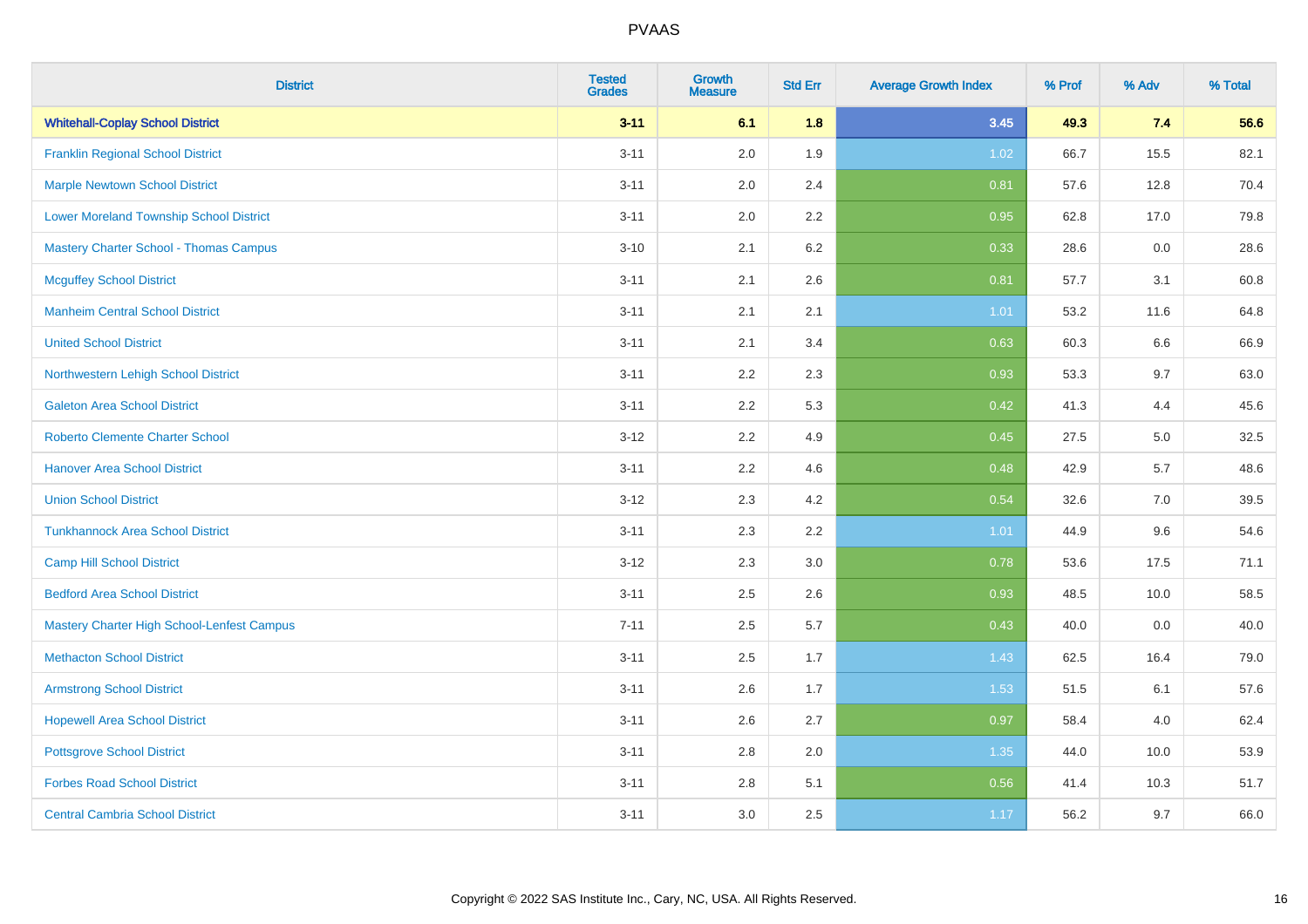| <b>District</b>                                    | <b>Tested</b><br><b>Grades</b> | <b>Growth</b><br><b>Measure</b> | <b>Std Err</b> | <b>Average Growth Index</b> | % Prof | % Adv | % Total |
|----------------------------------------------------|--------------------------------|---------------------------------|----------------|-----------------------------|--------|-------|---------|
| <b>Whitehall-Coplay School District</b>            | $3 - 11$                       | 6.1                             | 1.8            | 3.45                        | 49.3   | 7.4   | 56.6    |
| <b>General Mclane School District</b>              | $3 - 11$                       | 3.1                             | 2.9            | 1.07                        | 62.3   | 4.9   | 67.2    |
| <b>Millcreek Township School District</b>          | $3 - 11$                       | 3.1                             | 1.5            | 2.06                        | 55.6   | 14.2  | 69.7    |
| <b>Keystone School District</b>                    | $3 - 11$                       | 3.1                             | 3.3            | 0.94                        | 50.6   | 6.5   | 57.1    |
| <b>Pleasant Valley School District</b>             | $3 - 11$                       | 3.1                             | 2.0            | 1.57                        | 57.2   | 5.5   | 62.8    |
| <b>Donegal School District</b>                     | $3 - 12$                       | 3.1                             | 2.4            | 1.29                        | 60.6   | 9.1   | 69.7    |
| <b>Woodland Hills School District</b>              | $3-12$                         | 3.2                             | 2.6            | 1.22                        | 31.4   | 3.6   | 35.0    |
| <b>Commodore Perry School District</b>             | $3 - 11$                       | 3.2                             | 5.5            | 0.58                        | 58.3   | 0.0   | 58.3    |
| <b>West York Area School District</b>              | $3 - 12$                       | 3.2                             | 2.3            | 1.38                        | 53.8   | 4.4   | 58.2    |
| <b>Altoona Area School District</b>                | $3 - 12$                       | 3.3                             | 1.6            | 1.99                        | 47.7   | 8.2   | 55.9    |
| <b>Southeastern Greene School District</b>         | $3 - 10$                       | 3.3                             | 4.6            | 0.72                        | 57.6   | 6.1   | 63.6    |
| <b>Spring Cove School District</b>                 | $3 - 11$                       | 3.4                             | 2.5            | 1.33                        | 47.8   | 12.7  | 60.4    |
| <b>Fairview School District</b>                    | $3 - 11$                       | 3.4                             | 2.6            | 1.32                        | 57.2   | 17.6  | 74.8    |
| <b>Clairton City School District</b>               | $3 - 11$                       | 3.5                             | 3.7            | 0.95                        | 13.4   | 0.0   | 13.4    |
| <b>Lincoln Park Performing Arts Charter School</b> | $7 - 11$                       | 3.6                             | 2.5            | 1.42                        | 59.6   | 14.7  | 74.3    |
| <b>Conrad Weiser Area School District</b>          | $3 - 11$                       | 3.6                             | 2.2            | 1.63                        | 52.1   | 2.1   | 54.2    |
| <b>North Clarion County School District</b>        | $3 - 12$                       | 3.7                             | 4.3            | 0.85                        | 67.5   | 15.0  | 82.5    |
| <b>Hermitage School District</b>                   | $3-12$                         | 3.8                             | 2.4            | 1.60                        | 57.5   | 9.3   | 66.8    |
| South Butler County School District                | $3 - 10$                       | 3.9                             | 2.5            | 1.54                        | 53.1   | 16.6  | 69.7    |
| South Western School District                      | $3 - 12$                       | 3.9                             | 1.9            | 2.08                        | 60.2   | 8.1   | 68.3    |
| Esperanza Academy Charter School                   | $4 - 11$                       | 4.0                             | 2.5            | 1.61                        | 32.4   | 0.7   | 33.1    |
| Northampton Area School District                   | $3 - 11$                       | 4.0                             | 1.6            | 2.51                        | 52.3   | 10.8  | 63.1    |
| <b>Muhlenberg School District</b>                  | $3 - 10$                       | 4.0                             | 1.9            | 2.10                        | 34.2   | 2.6   | 36.8    |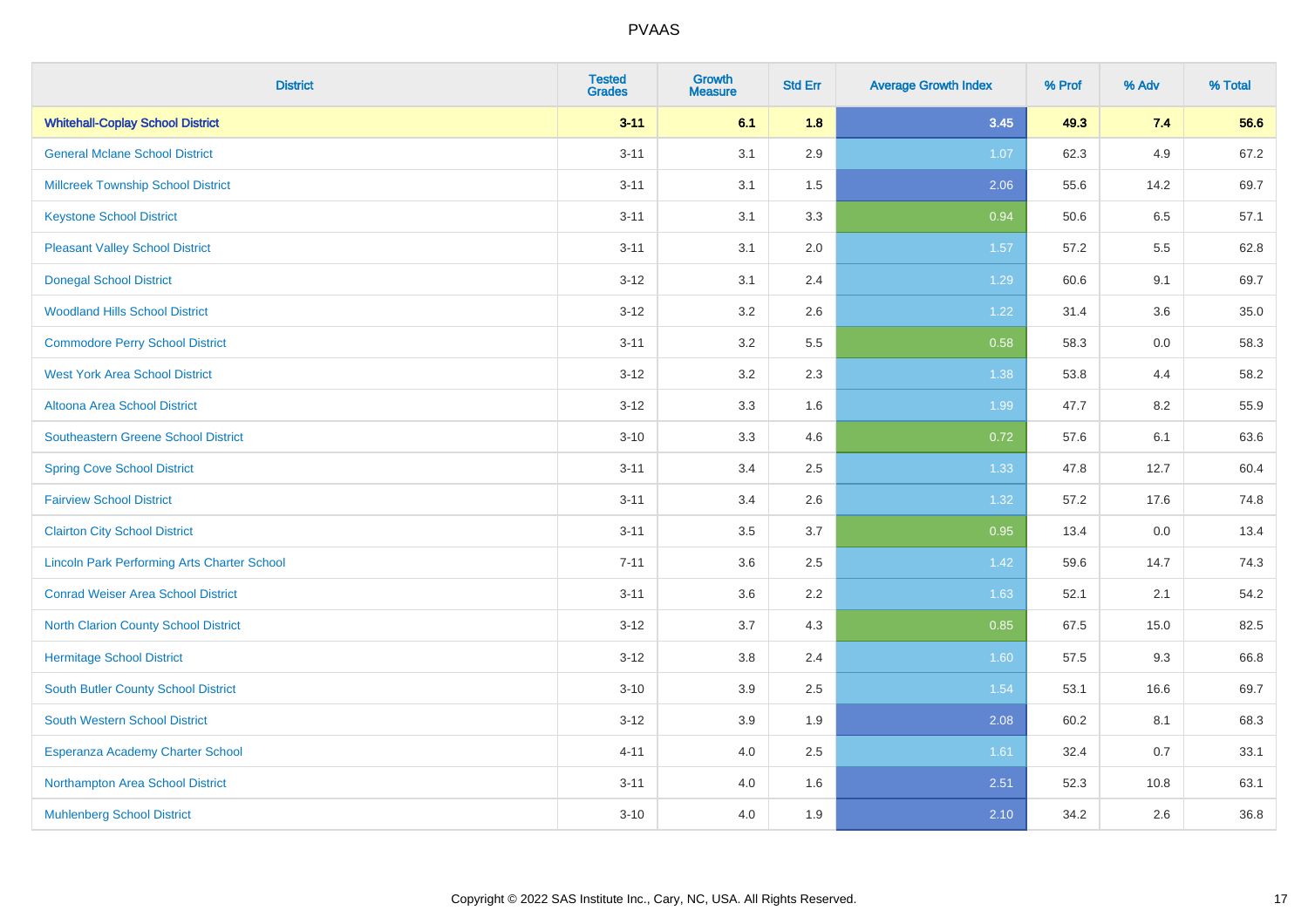| <b>District</b>                                 | <b>Tested</b><br><b>Grades</b> | <b>Growth</b><br><b>Measure</b> | <b>Std Err</b> | <b>Average Growth Index</b> | % Prof | % Adv | % Total  |
|-------------------------------------------------|--------------------------------|---------------------------------|----------------|-----------------------------|--------|-------|----------|
| <b>Whitehall-Coplay School District</b>         | $3 - 11$                       | 6.1                             | 1.8            | 3.45                        | 49.3   | 7.4   | 56.6     |
| <b>Towanda Area School District</b>             | $3 - 11$                       | 4.0                             | 2.8            | 1.44                        | 39.4   | 6.6   | 46.0     |
| <b>Berlin Brothersvalley School District</b>    | $3 - 11$                       | 4.0                             | 4.2            | 0.96                        | 48.8   | 14.0  | 62.8     |
| <b>Neshaminy School District</b>                | $3 - 11$                       | 4.0                             | 1.3            | 3.02                        | 58.7   | 9.5   | 68.2     |
| <b>West Allegheny School District</b>           | $3 - 12$                       | 4.0                             | 2.1            | 1.96                        | 63.1   | 15.7  | 78.8     |
| Mastery Charter School - Shoemaker Campus       | $7 - 10$                       | 4.1                             | 3.0            | 1.34                        | 20.9   | 3.3   | 24.2     |
| <b>Line Mountain School District</b>            | $3 - 11$                       | 4.1                             | 3.2            | 1.27                        | 52.9   | 9.2   | 62.1     |
| <b>Governor Mifflin School District</b>         | $3 - 11$                       | 4.1                             | 1.8            | 2.33                        | 42.5   | 7.2   | 49.7     |
| <b>East Penn School District</b>                | $3 - 11$                       | 4.1                             | 1.3            | 3.27                        | 55.8   | 11.5  | 67.3     |
| <b>Ligonier Valley School District</b>          | $3 - 11$                       | 4.2                             | 3.1            | 1.34                        | 59.1   | 10.3  | 69.5     |
| <b>Loyalsock Township School District</b>       | $3 - 12$                       | 4.2                             | 2.8            | 1.47                        | 54.3   | 2.1   | 56.4     |
| <b>Punxsutawney Area School District</b>        | $3 - 11$                       | 4.2                             | 2.9            | 1.45                        | 55.0   | 5.5   | 60.6     |
| Meyersdale Area School District                 | $3 - 11$                       | 4.2                             | 4.0            | 1.07                        | 43.1   | 6.9   | 50.0     |
| <b>Laurel Highlands School District</b>         | $3 - 11$                       | 4.3                             | 2.4            | 1.81                        | 44.9   | 9.6   | 54.5     |
| <b>Central Dauphin School District</b>          | $3 - 11$                       | 4.4                             | 1.3            | 3.32                        | 53.3   | 7.4   | 60.7     |
| Leechburg Area School District                  | $3 - 11$                       | 4.4                             | 4.0            | 1.09                        | 47.8   | 19.6  | 67.4     |
| <b>Port Allegany School District</b>            | $3 - 11$                       | 4.4                             | 3.6            | 1.21                        | 28.1   | 9.4   | 37.5     |
| <b>Pottsville Area School District</b>          | $3 - 12$                       | 4.4                             | 2.3            | 1.94                        | 44.8   | 5.4   | $50.2\,$ |
| <b>MaST Community Charter School II</b>         | $3 - 10$                       | 4.4                             | 3.2            | 1.37                        | 28.4   | 3.4   | 31.8     |
| <b>Burrell School District</b>                  | $3 - 11$                       | 4.5                             | 3.1            | 1.48                        | 58.5   | 13.8  | 72.3     |
| <b>Eastern Lancaster County School District</b> | $3 - 12$                       | 4.5                             | 2.2            | 2.09                        | 46.3   | 11.4  | 57.6     |
| Harmony Area School District                    | $3 - 10$                       | 4.5                             | 6.3            | 0.72                        | 33.3   | 13.3  | 46.7     |
| <b>Hempfield Area School District</b>           | $3 - 12$                       | 4.6                             | 1.6            | 2.86                        | 53.5   | 20.1  | 73.6     |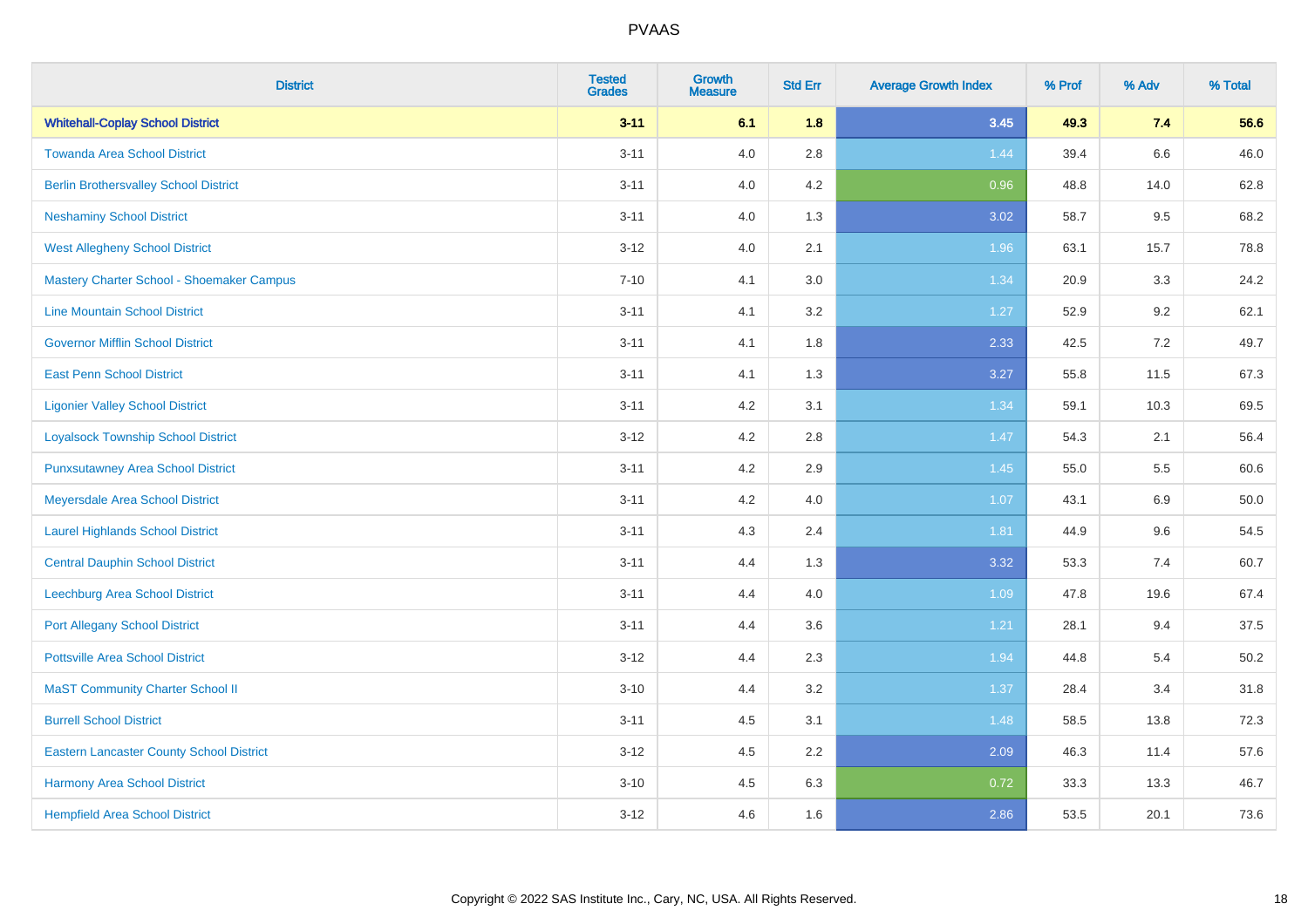| <b>District</b>                             | <b>Tested</b><br><b>Grades</b> | <b>Growth</b><br><b>Measure</b> | <b>Std Err</b> | <b>Average Growth Index</b> | % Prof | % Adv | % Total |
|---------------------------------------------|--------------------------------|---------------------------------|----------------|-----------------------------|--------|-------|---------|
| <b>Whitehall-Coplay School District</b>     | $3 - 11$                       | 6.1                             | 1.8            | 3.45                        | 49.3   | 7.4   | 56.6    |
| Pennsylvania Leadership Charter School      | $3 - 11$                       | 4.6                             | 2.2            | 2.13                        | 55.4   | 11.2  | 66.7    |
| <b>Warrior Run School District</b>          | $3 - 11$                       | 4.6                             | 3.0            | 1.51                        | 40.9   | 8.1   | 49.0    |
| <b>New Brighton Area School District</b>    | $3 - 11$                       | 4.6                             | 3.1            | 1.47                        | 60.9   | 5.8   | 66.7    |
| <b>KIPP Dubois Charter School</b>           | $9 - 10$                       | 4.7                             | 3.3            | 1.40                        | 31.0   | 1.4   | 32.4    |
| <b>Blackhawk School District</b>            | $3 - 11$                       | 4.7                             | 2.3            | 2.01                        | 55.8   | 8.8   | 64.6    |
| <b>Halifax Area School District</b>         | $3 - 11$                       | 4.7                             | 3.9            | 1.22                        | 61.5   | 9.6   | 71.2    |
| <b>Beaver Area School District</b>          | $3 - 10$                       | 4.7                             | 2.4            | 1.94                        | 57.4   | 16.8  | 74.2    |
| Urban Pathways 6-12 Charter School          | $6 - 11$                       | 4.8                             | 6.4            | 0.75                        | 28.6   | 0.0   | 28.6    |
| <b>Kennett Consolidated School District</b> | $3 - 11$                       | 4.8                             | 1.8            | 2.61                        | 52.5   | 10.7  | 63.2    |
| Morrisville Borough School District         | $3 - 11$                       | 4.8                             | 4.3            | $1.10$                      | 30.2   | 2.3   | 32.6    |
| <b>Central Valley School District</b>       | $3 - 10$                       | 4.8                             | 2.4            | 1.98                        | 56.9   | 9.0   | 65.9    |
| <b>Sharon City School District</b>          | $3 - 11$                       | 4.9                             | 2.6            | 1.87                        | 48.2   | 5.3   | 53.4    |
| <b>Everett Area School District</b>         | $3 - 11$                       | $5.0\,$                         | 3.4            | 1.47                        | 60.5   | 1.3   | 61.8    |
| <b>West Shore School District</b>           | $3 - 12$                       | 5.0                             | 1.4            | 3.59                        | 54.2   | 9.4   | 63.6    |
| <b>Peters Township School District</b>      | $3 - 11$                       | 5.0                             | 1.8            | 2.76                        | 59.8   | 26.1  | 85.9    |
| <b>Hampton Township School District</b>     | $3 - 11$                       | 5.1                             | 2.2            | 2.35                        | 54.0   | 28.2  | 82.2    |
| <b>Grove City Area School District</b>      | $3 - 12$                       | 5.1                             | 2.4            | 2.09                        | 36.4   | 16.5  | 52.8    |
| <b>Warwick School District</b>              | $3 - 11$                       | 5.2                             | 1.9            | 2.76                        | 46.4   | 17.0  | 63.3    |
| <b>Hanover Public School District</b>       | $3 - 11$                       | 5.2                             | 2.8            | 1.83                        | 52.2   | 14.4  | 66.7    |
| <b>Parkland School District</b>             | $3 - 11$                       | 5.3                             | 1.2            | 4.30                        | 58.0   | 22.3  | 80.4    |
| <b>Allentown City School District</b>       | $3 - 12$                       | 5.3                             | 1.4            | 3.88                        | 25.3   | 2.7   | 28.0    |
| <b>New Foundations Charter School</b>       | $3 - 11$                       | 5.4                             | 2.2            | 2.41                        | 47.2   | 2.5   | 49.8    |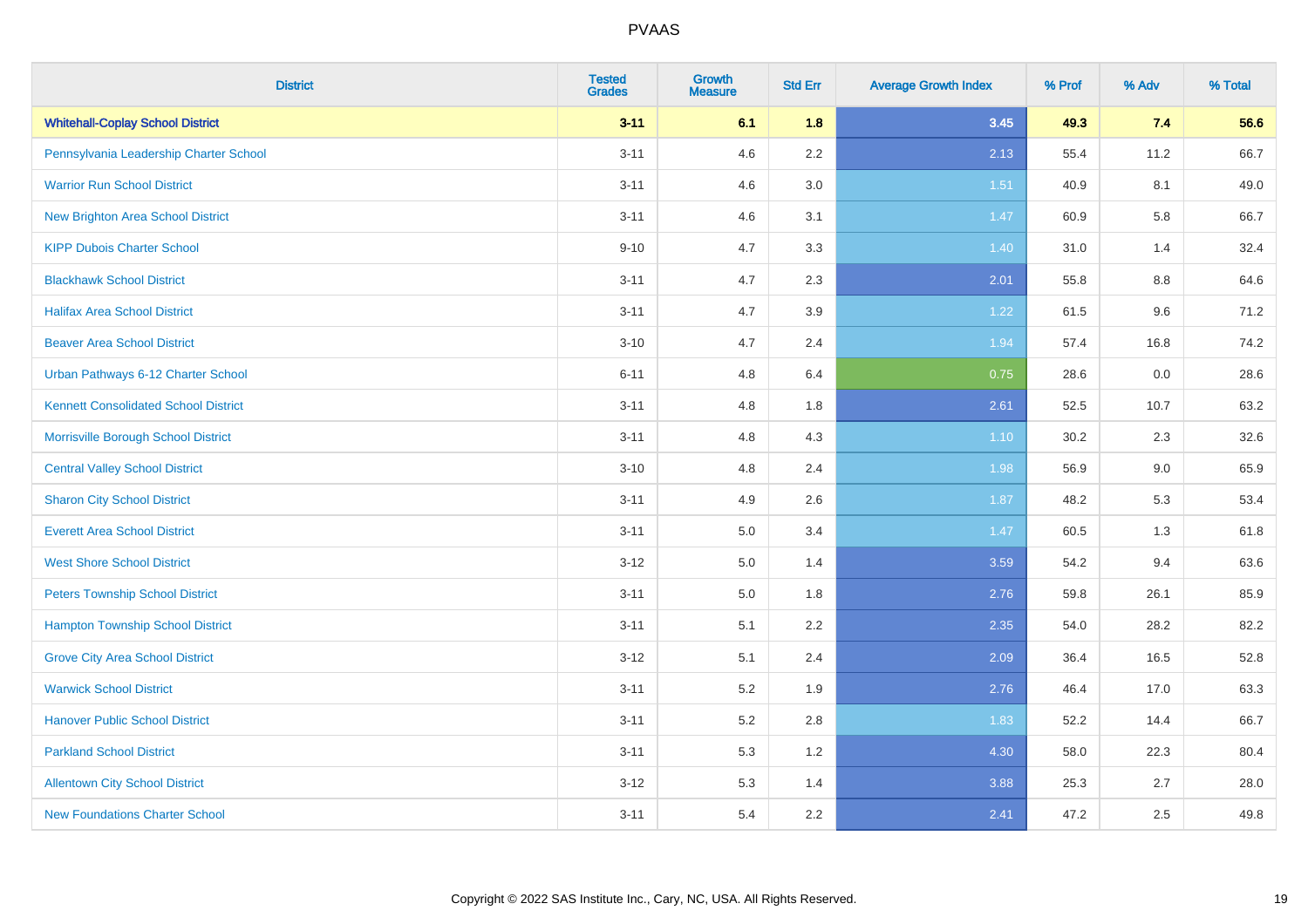| <b>District</b>                                  | <b>Tested</b><br><b>Grades</b> | <b>Growth</b><br><b>Measure</b> | <b>Std Err</b> | <b>Average Growth Index</b> | % Prof | % Adv | % Total |
|--------------------------------------------------|--------------------------------|---------------------------------|----------------|-----------------------------|--------|-------|---------|
| <b>Whitehall-Coplay School District</b>          | $3 - 11$                       | 6.1                             | 1.8            | 3.45                        | 49.3   | 7.4   | 56.6    |
| <b>Keystone Oaks School District</b>             | $3 - 11$                       | 5.5                             | 2.6            | 2.07                        | 53.2   | 12.1  | 65.4    |
| <b>Stroudsburg Area School District</b>          | $3 - 11$                       | 5.5                             | 1.9            | 2.88                        | 48.1   | 4.2   | 52.3    |
| Lehigh Career & Technical Institute              | $10 - 12$                      | 5.6                             | 5.6            | 0.99                        | 78.3   | 0.0   | 78.3    |
| Palmyra Area School District                     | $3 - 11$                       | 5.6                             | 1.9            | 2.96                        | 56.4   | 15.6  | 72.0    |
| <b>Western Wayne School District</b>             | $3 - 11$                       | 5.6                             | 2.9            | 1.93                        | 41.3   | 17.4  | 58.7    |
| <b>Spring Grove Area School District</b>         | $3 - 11$                       | 5.6                             | 2.1            | 2.68                        | 55.1   | 15.0  | 70.1    |
| <b>Ephrata Area School District</b>              | $3 - 11$                       | 5.6                             | 1.8            | 3.12                        | 54.7   | 9.5   | 64.2    |
| Mastery Charter School - Pickett Campus          | $6 - 10$                       | 5.6                             | 5.7            | 1.00                        | 27.8   | 0.0   | 27.8    |
| <b>Bethel Park School District</b>               | $3 - 11$                       | 5.6                             | 1.8            | 3.18                        | 65.3   | 18.6  | 83.9    |
| <b>Mars Area School District</b>                 | $3 - 10$                       | 5.7                             | 2.1            | 2.75                        | 57.9   | 18.2  | 76.1    |
| <b>Bentworth School District</b>                 | $3 - 11$                       | 5.7                             | 3.2            | 1.75                        | 44.2   | 19.5  | 63.6    |
| <b>Penncrest School District</b>                 | $3 - 11$                       | 5.7                             | 2.2            | 2.57                        | 47.2   | 7.1   | 54.3    |
| Daniel Boone Area School District                | $3 - 12$                       | 5.7                             | 2.0            | 2.88                        | 51.0   | 11.5  | 62.6    |
| <b>Tidioute Community Charter School</b>         | $3 - 11$                       | 5.7                             | 5.1            | 1.11                        | 34.4   | 21.9  | 56.2    |
| 21st Century Cyber Charter School                | $6 - 12$                       | 5.7                             | 2.3            | 2.50                        | 56.7   | 8.3   | 65.0    |
| Capital Area School for the Arts Charter School  | $9 - 11$                       | 5.8                             | 4.1            | 1.39                        | 59.3   | 18.6  | 78.0    |
| Community Academy Of Philadelphia Charter School | $3 - 11$                       | 5.8                             | 2.7            | 2.12                        | 26.7   | 0.9   | 27.6    |
| <b>Agora Cyber Charter School</b>                | $3 - 11$                       | 5.8                             | 2.6            | 2.28                        | 42.8   | 6.6   | 49.4    |
| <b>Collegium Charter School</b>                  | $3 - 10$                       | 5.9                             | 2.5            | 2.33                        | 38.1   | 7.9   | 46.0    |
| Mechanicsburg Area School District               | $3 - 11$                       | 5.9                             | 1.8            | 3.29                        | 57.2   | 13.7  | 70.9    |
| Northeastern York School District                | $3 - 11$                       | 5.9                             | 2.0            | 3.03                        | 51.1   | 16.6  | 67.6    |
| <b>Uniontown Area School District</b>            | $3 - 11$                       | 6.0                             | 3.2            | 1.87                        | 62.4   | 5.9   | 68.2    |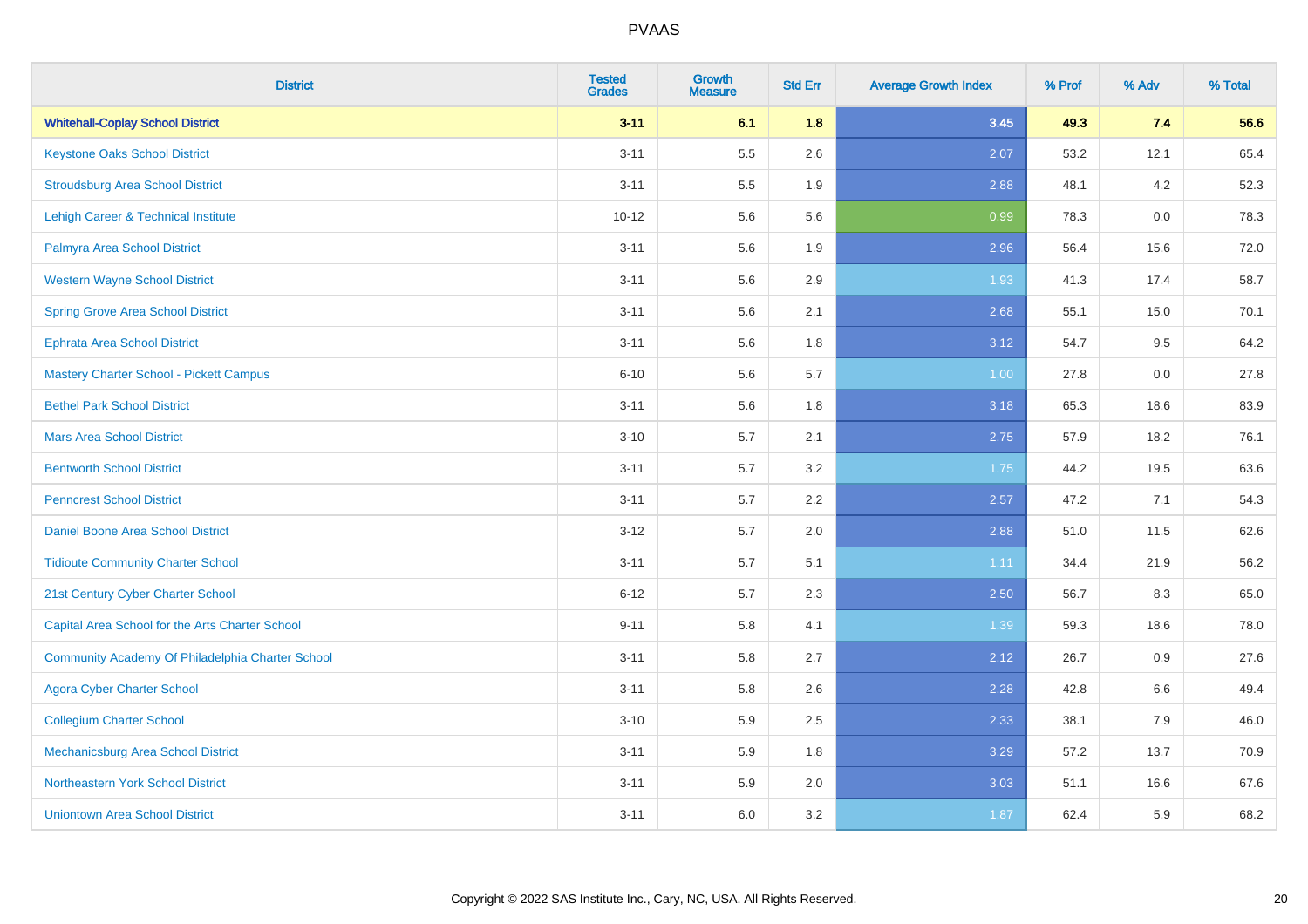| <b>District</b>                               | <b>Tested</b><br><b>Grades</b> | <b>Growth</b><br><b>Measure</b> | <b>Std Err</b> | <b>Average Growth Index</b> | % Prof | % Adv | % Total |
|-----------------------------------------------|--------------------------------|---------------------------------|----------------|-----------------------------|--------|-------|---------|
| <b>Whitehall-Coplay School District</b>       | $3 - 11$                       | 6.1                             | 1.8            | 3.45                        | 49.3   | 7.4   | 56.6    |
| Hollidaysburg Area School District            | $3 - 11$                       | 6.0                             | 2.1            | 2.88                        | 57.1   | 12.3  | 69.4    |
| <b>Wilson Area School District</b>            | $3 - 11$                       | 6.0                             | 2.6            | 2.30                        | 48.7   | 8.5   | 57.2    |
| <b>Spring-Ford Area School District</b>       | $3 - 11$                       | 6.0                             | 1.3            | 4.46                        | 60.8   | 16.5  | 77.4    |
| <b>Dover Area School District</b>             | $3 - 12$                       | 6.0                             | 2.1            | 2.94                        | 52.2   | 6.0   | 58.2    |
| <b>Connellsville Area School District</b>     | $3 - 11$                       | 6.1                             | 2.0            | 3.05                        | 45.4   | 7.8   | 53.2    |
| <b>Whitehall-Coplay School District</b>       | $3 - 11$                       | 6.1                             | 1.8            | 3.45                        | 49.3   | 7.4   | 56.6    |
| <b>Millersburg Area School District</b>       | $3 - 11$                       | 6.2                             | $3.8\,$        | 1.63                        | 51.8   | 7.4   | 59.3    |
| <b>Northgate School District</b>              | $3 - 11$                       | 6.3                             | 3.6            | 1.73                        | 53.3   | 16.7  | 70.0    |
| <b>Salisbury Township School District</b>     | $3 - 11$                       | 6.3                             | 3.6            | 1.77                        | 46.2   | 6.6   | 52.8    |
| <b>Belle Vernon Area School District</b>      | $3 - 11$                       | 6.5                             | 2.6            | 2.44                        | 55.6   | 11.1  | 66.7    |
| <b>Steel Valley School District</b>           | $3 - 11$                       | 6.5                             | 3.4            | 1.89                        | 50.7   | 5.6   | 56.3    |
| <b>Wattsburg Area School District</b>         | $3 - 11$                       | 6.5                             | 2.7            | 2.43                        | 42.7   | 7.6   | 50.3    |
| <b>Sto-Rox School District</b>                | $3 - 10$                       | 6.6                             | 3.7            | 1.80                        | 13.4   | 0.0   | 13.4    |
| <b>Franklin Area School District</b>          | $3 - 11$                       | 6.6                             | 2.8            | 2.34                        | 48.2   | 4.5   | 52.7    |
| <b>Richland School District</b>               | $3 - 11$                       | 6.7                             | 2.9            | 2.33                        | 62.2   | 19.2  | 81.4    |
| Pocono Mountain School District               | $3 - 12$                       | 6.8                             | 1.5            | 4.62                        | 45.8   | 5.0   | 50.7    |
| <b>Upper Darby School District</b>            | $3 - 12$                       | 6.9                             | 1.5            | 4.62                        | 45.0   | 6.7   | 51.7    |
| <b>Brookville Area School District</b>        | $3 - 11$                       | 6.9                             | 3.0            | 2.30                        | 55.2   | 15.6  | 70.8    |
| <b>Shanksville-Stonycreek School District</b> | $3 - 10$                       | 7.0                             | 5.9            | 1.20                        | 64.7   | 17.6  | 82.4    |
| <b>Esperanza Cyber Charter School</b>         | $3 - 11$                       | 7.1                             | 6.1            | 1.16                        | 9.1    | 0.0   | 9.1     |
| <b>Centennial School District</b>             | $3 - 10$                       | 7.1                             | 1.7            | 4.29                        | 50.1   | 8.7   | 58.9    |
| <b>Carlynton School District</b>              | $3 - 11$                       | 7.3                             | 3.3            | 2.22                        | 41.0   | 10.5  | 51.6    |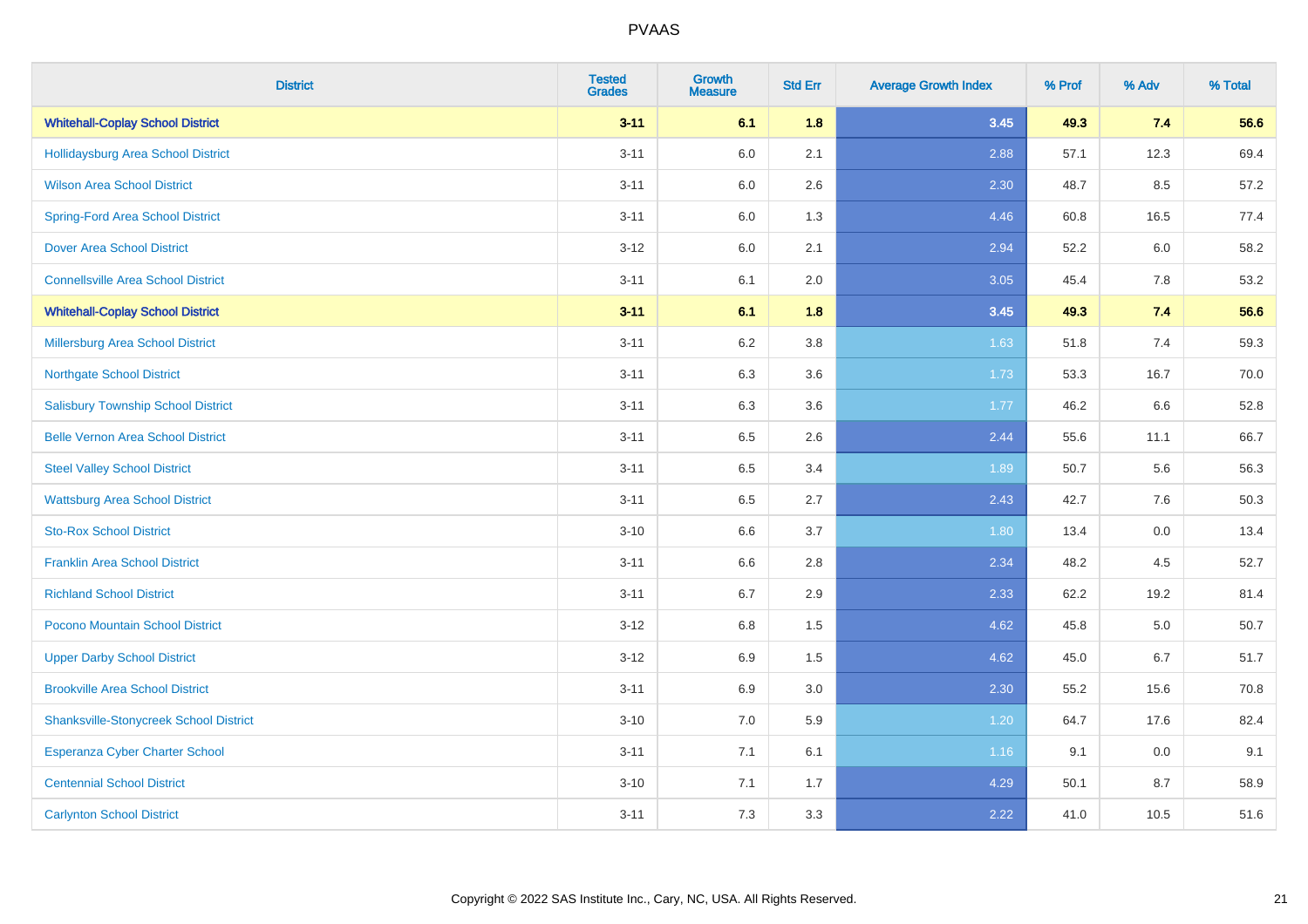| <b>District</b>                                        | <b>Tested</b><br><b>Grades</b> | <b>Growth</b><br><b>Measure</b> | <b>Std Err</b> | <b>Average Growth Index</b> | % Prof | % Adv | % Total |
|--------------------------------------------------------|--------------------------------|---------------------------------|----------------|-----------------------------|--------|-------|---------|
| <b>Whitehall-Coplay School District</b>                | $3 - 11$                       | 6.1                             | 1.8            | 3.45                        | 49.3   | 7.4   | 56.6    |
| Lehigh Valley Charter High School For The Arts         | $9 - 10$                       | 7.3                             | 2.6            | 2.82                        | 62.3   | 18.2  | 80.5    |
| <b>Carbondale Area School District</b>                 | $3 - 10$                       | 7.4                             | 3.3            | 2.25                        | 56.6   | 2.6   | 59.2    |
| <b>Wilmington Area School District</b>                 | $3 - 11$                       | 7.5                             | 3.0            | 2.48                        | 55.1   | 5.1   | 60.2    |
| Philadelphia City School District                      | $3 - 12$                       | 7.5                             | 0.6            | 12.64                       | 38.4   | 7.0   | 45.4    |
| New Hope-Solebury School District                      | $3 - 11$                       | 7.5                             | 2.9            | 2.57                        | 68.2   | 22.7  | 90.9    |
| <b>Coudersport Area School District</b>                | $3 - 11$                       | 7.7                             | 3.7            | 2.06                        | 55.7   | 8.2   | 63.9    |
| <b>Saint Marys Area School District</b>                | $3 - 11$                       | 7.8                             | 2.6            | 3.04                        | 57.0   | 8.2   | 65.2    |
| Allegheny-Clarion Valley School District               | $3 - 10$                       | 7.8                             | 4.7            | 1.65                        | 53.3   | 3.3   | 56.7    |
| <b>Wayne Highlands School District</b>                 | $3 - 11$                       | 7.8                             | 2.4            | 3.23                        | 52.3   | 13.1  | 65.4    |
| <b>Haverford Township School District</b>              | $3 - 11$                       | 8.0                             | 1.5            | 5.27                        | 53.0   | 25.5  | 78.6    |
| <b>Blacklick Valley School District</b>                | $3 - 11$                       | 8.0                             | 4.3            | 1.85                        | 34.1   | 0.0   | 34.1    |
| <b>Reach Cyber Charter School</b>                      | $3 - 11$                       | 8.1                             | 4.7            | 1.72                        | 42.4   | 4.6   | 47.0    |
| <b>Bethlehem-Center School District</b>                | $3 - 10$                       | 8.1                             | 3.3            | 2.46                        | 35.1   | 1.4   | 36.5    |
| <b>Moon Area School District</b>                       | $3 - 11$                       | 8.2                             | 1.9            | 4.25                        | 58.7   | 18.5  | 77.2    |
| <b>Monessen City School District</b>                   | $3 - 10$                       | 8.3                             | 4.5            | 1.85                        | 42.9   | 2.9   | 45.7    |
| Selinsgrove Area School District                       | $3 - 12$                       | 8.3                             | 2.3            | 3.54                        | 56.8   | 10.0  | 66.8    |
| Renaissance Academy Charter School                     | $3 - 11$                       | 8.3                             | 3.3            | 2.54                        | 45.6   | 22.8  | 68.4    |
| <b>William Penn School District</b>                    | $3 - 12$                       | 8.3                             | 2.1            | 3.99                        | 35.6   | 3.0   | 38.7    |
| <b>Cornwall-Lebanon School District</b>                | $3 - 11$                       | 8.3                             | 1.6            | 5.08                        | 47.2   | 8.4   | 55.6    |
| <b>Chester Charter Scholars Academy Charter School</b> | $3 - 12$                       | 8.4                             | 4.1            | 2.03                        | 23.4   | 0.0   | 23.4    |
| <b>Oswayo Valley School District</b>                   | $3 - 12$                       | 8.5                             | 5.0            | 1.68                        | 50.0   | 16.7  | 66.7    |
| <b>Allegheny Valley School District</b>                | $3 - 11$                       | 8.5                             | 3.9            | 2.17                        | 53.1   | 12.2  | 65.3    |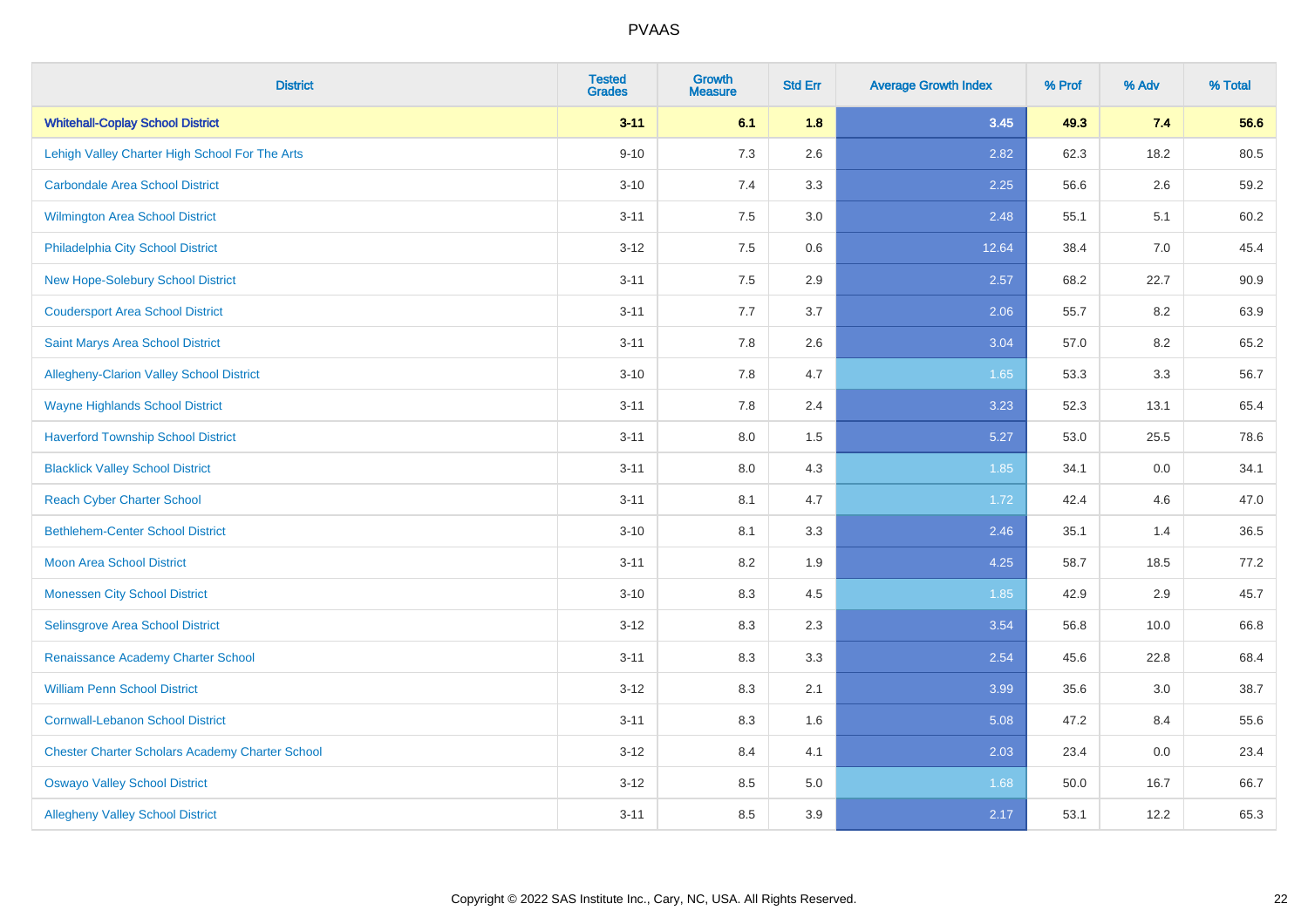| <b>District</b>                                    | <b>Tested</b><br><b>Grades</b> | <b>Growth</b><br><b>Measure</b> | <b>Std Err</b> | <b>Average Growth Index</b> | % Prof | % Adv | % Total |
|----------------------------------------------------|--------------------------------|---------------------------------|----------------|-----------------------------|--------|-------|---------|
| <b>Whitehall-Coplay School District</b>            | $3 - 11$                       | 6.1                             | 1.8            | 3.45                        | 49.3   | 7.4   | 56.6    |
| <b>Eastern Lebanon County School District</b>      | $3 - 11$                       | 8.6                             | 2.2            | 3.84                        | 48.8   | 11.4  | 60.3    |
| <b>Conestoga Valley School District</b>            | $3 - 11$                       | 8.7                             | 1.8            | 4.69                        | 60.3   | 13.5  | 73.8    |
| <b>Wyalusing Area School District</b>              | $3 - 12$                       | 8.8                             | 3.3            | 2.68                        | 54.6   | 11.7  | 66.2    |
| <b>Wilson School District</b>                      | $3 - 12$                       | 8.8                             | 1.5            | 5.96                        | 52.6   | 14.6  | 67.2    |
| <b>Council Rock School District</b>                | $3 - 11$                       | 8.9                             | 1.2            | 7.65                        | 62.8   | 16.6  | 79.4    |
| <b>Hamburg Area School District</b>                | $3 - 11$                       | 8.9                             | 2.5            | 3.63                        | 43.5   | 8.2   | 51.7    |
| <b>Mckeesport Area School District</b>             | $3 - 12$                       | 9.0                             | 2.4            | 3.72                        | 31.0   | 4.5   | 35.5    |
| <b>Avon Grove Charter School</b>                   | $3 - 11$                       | 9.0                             | 2.9            | 3.13                        | 58.8   | 16.7  | 75.5    |
| <b>York Academy Regional Charter School</b>        | $3 - 11$                       | 9.0                             | 5.0            | 1.79                        | 55.2   | 0.0   | 55.2    |
| Ambridge Area School District                      | $3 - 12$                       | 9.1                             | 2.6            | 3.46                        | 50.4   | 10.7  | 61.1    |
| <b>Mifflin County School District</b>              | $3 - 11$                       | 9.1                             | 1.7            | 5.49                        | 47.1   | 6.7   | 53.8    |
| <b>Octorara Area School District</b>               | $3 - 11$                       | 9.1                             | 2.4            | 3.82                        | 52.1   | 8.5   | 60.6    |
| <b>North Penn School District</b>                  | $3 - 11$                       | 9.1                             | 1.1            | 8.36                        | 55.8   | 17.0  | 72.8    |
| <b>Commonwealth Charter Academy Charter School</b> | $3 - 10$                       | 9.1                             | 1.9            | 4.90                        | 47.2   | 9.1   | 56.3    |
| <b>Cranberry Area School District</b>              | $3-12$                         | 9.2                             | 3.0            | 3.04                        | 47.5   | 10.2  | 57.6    |
| Pen Argyl Area School District                     | $3-12$                         | 9.2                             | 2.7            | 3.46                        | 50.0   | 12.6  | 62.6    |
| Pennsylvania Distance Learning Charter School      | $3 - 12$                       | 9.3                             | 4.2            | 2.22                        | 42.2   | 3.1   | 45.3    |
| <b>Bethlehem Area School District</b>              | $3 - 11$                       | 9.3                             | 1.1            | 8.15                        | 44.7   | 12.0  | 56.7    |
| <b>Tech Freire Charter School</b>                  | $9 - 11$                       | 9.3                             | 2.9            | 3.26                        | 18.0   | 1.1   | 19.1    |
| <b>Shippensburg Area School District</b>           | $3 - 11$                       | 9.3                             | 1.9            | 4.84                        | 53.1   | 10.2  | 63.3    |
| Multicultural Academy Charter School               | $9 - 11$                       | 9.5                             | 3.5            | 2.69                        | 22.0   | 0.0   | 22.0    |
| <b>Hazleton Area School District</b>               | $3 - 11$                       | 9.6                             | 1.4            | 6.77                        | 45.0   | 7.8   | 52.9    |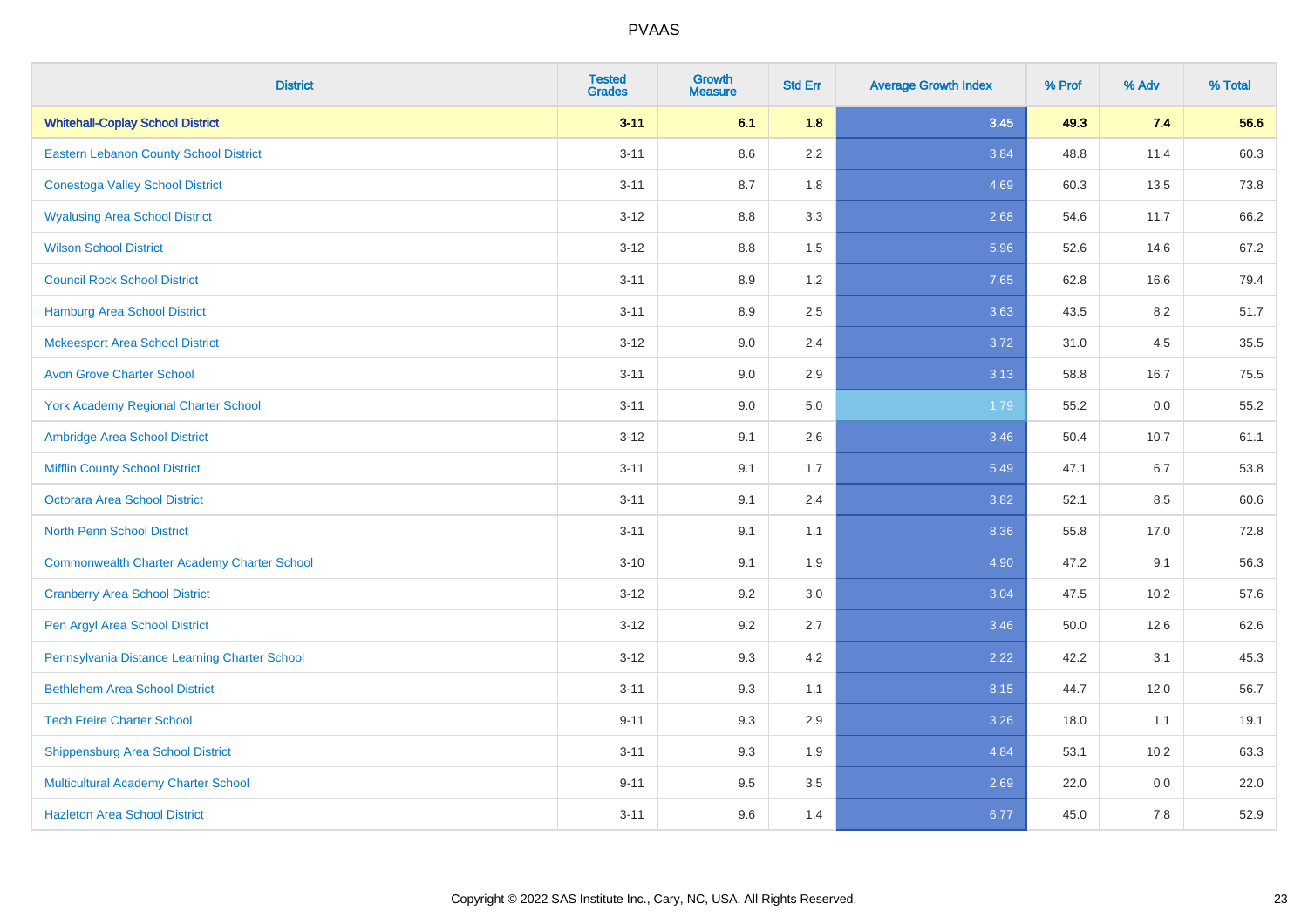| <b>District</b>                               | <b>Tested</b><br><b>Grades</b> | <b>Growth</b><br><b>Measure</b> | <b>Std Err</b> | <b>Average Growth Index</b> | % Prof | % Adv | % Total |
|-----------------------------------------------|--------------------------------|---------------------------------|----------------|-----------------------------|--------|-------|---------|
| <b>Whitehall-Coplay School District</b>       | $3 - 11$                       | 6.1                             | 1.8            | 3.45                        | 49.3   | 7.4   | 56.6    |
| <b>Eastern York School District</b>           | $3 - 11$                       | 9.6                             | 2.6            | 3.71                        | 56.3   | 12.6  | 68.9    |
| <b>Freeport Area School District</b>          | $3 - 10$                       | 9.7                             | 2.5            | 3.91                        | 57.5   | 17.8  | 75.3    |
| <b>Homer-Center School District</b>           | $3 - 11$                       | 9.7                             | 3.6            | 2.70                        | 45.1   | 17.2  | 62.3    |
| <b>Shenandoah Valley School District</b>      | $3 - 11$                       | 9.7                             | 3.9            | 2.49                        | 28.3   | 5.0   | 33.3    |
| <b>Fox Chapel Area School District</b>        | $3 - 11$                       | 9.8                             | 1.8            | 5.36                        | 56.6   | 28.6  | 85.2    |
| <b>Northern Cambria School District</b>       | $3 - 11$                       | 10.0                            | 3.3            | 3.04                        | 47.4   | 5.1   | 52.6    |
| <b>Avon Grove School District</b>             | $3 - 10$                       | 10.0                            | 1.6            | 6.26                        | 56.3   | 18.6  | 74.9    |
| <b>Ridley School District</b>                 | $3 - 12$                       | 10.0                            | 1.6            | 6.10                        | 45.6   | 8.2   | 53.8    |
| <b>Reading School District</b>                | $3 - 11$                       | 10.1                            | 1.4            | 7.25                        | 24.7   | 2.4   | 27.2    |
| <b>York Suburban School District</b>          | $3 - 11$                       | 10.1                            | 2.1            | 4.91                        | 53.5   | 27.8  | 81.3    |
| Dr Robert Ketterer Charter School Inc         | $6 - 12$                       | 10.1                            | 5.0            | 2.04                        | 14.9   | 0.4   | 15.3    |
| <b>Clarion Area School District</b>           | $3 - 11$                       | 10.3                            | 4.1            | 2.51                        | 45.4   | 14.6  | 60.0    |
| <b>Midd-West School District</b>              | $3 - 11$                       | 10.3                            | 2.7            | 3.80                        | 58.0   | 13.4  | 71.4    |
| <b>Cocalico School District</b>               | $3 - 11$                       | 10.6                            | 2.0            | 5.18                        | 50.8   | 14.1  | 64.8    |
| <b>Montgomery Area School District</b>        | $3 - 11$                       | 10.7                            | 3.6            | 2.96                        | 48.7   | 12.4  | 61.1    |
| Lake-Lehman School District                   | $3 - 11$                       | 10.8                            | 2.7            | 3.93                        | 55.3   | 7.9   | 63.2    |
| <b>Montoursville Area School District</b>     | $3 - 12$                       | 10.8                            | 2.5            | 4.24                        | 44.6   | 20.1  | 64.8    |
| <b>Garnet Valley School District</b>          | $3 - 10$                       | 10.9                            | 1.7            | 6.53                        | 67.1   | 19.0  | 86.1    |
| <b>Sayre Area School District</b>             | $3 - 11$                       | 11.2                            | 3.5            | 3.20                        | 52.2   | 7.5   | 59.7    |
| <b>Greater Nanticoke Area School District</b> | $3-12$                         | 11.2                            | 2.8            | 4.01                        | 38.0   | 12.4  | 50.4    |
| <b>Littlestown Area School District</b>       | $3 - 11$                       | 11.4                            | 2.5            | 4.62                        | 55.2   | 10.4  | 65.6    |
| Mastery Charter School - Hardy Williams       | $3 - 11$                       | 11.4                            | 3.4            | 3.33                        | 44.3   | 5.7   | 50.0    |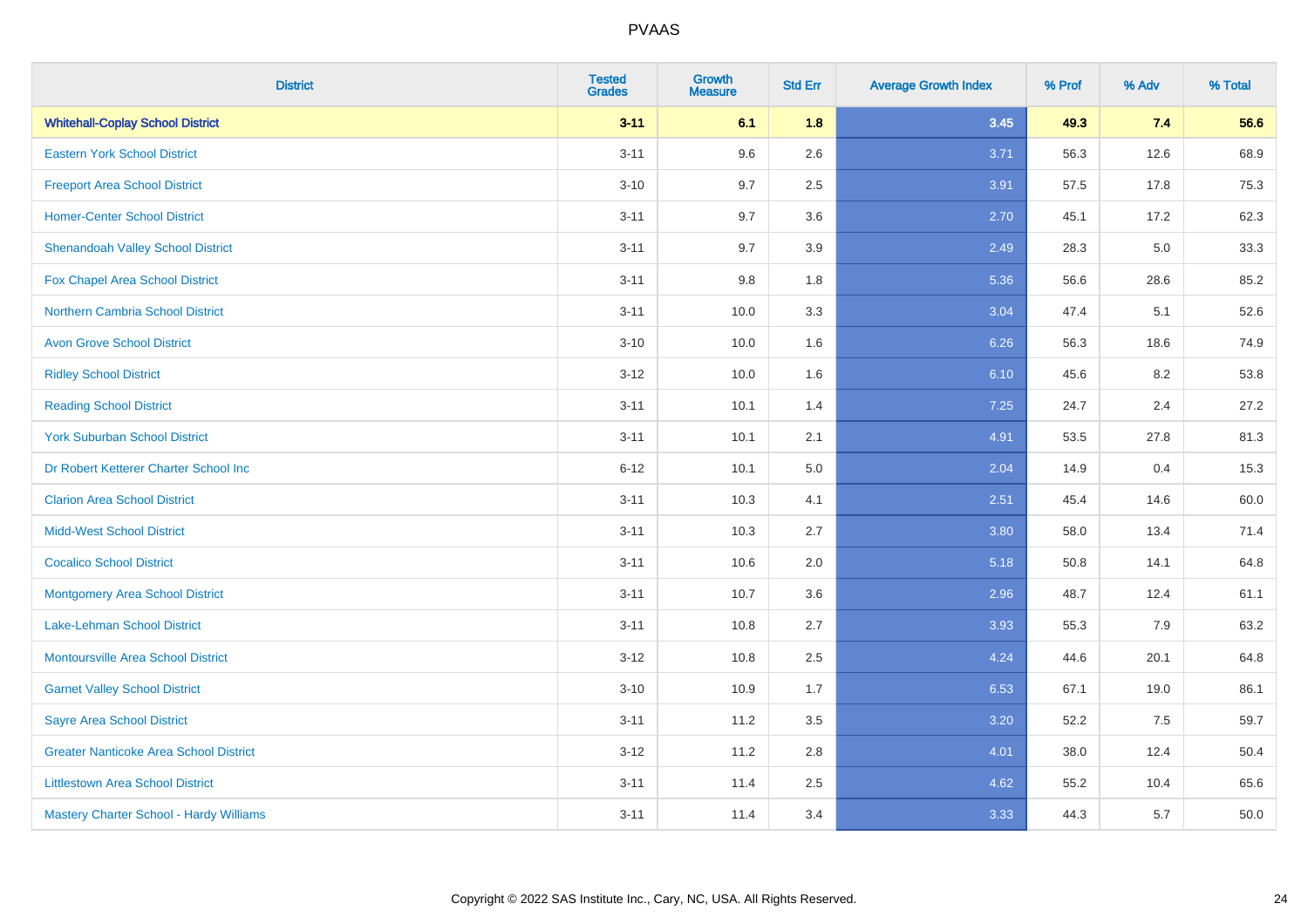| <b>District</b>                          | <b>Tested</b><br><b>Grades</b> | <b>Growth</b><br><b>Measure</b> | <b>Std Err</b> | <b>Average Growth Index</b> | % Prof | % Adv   | % Total |
|------------------------------------------|--------------------------------|---------------------------------|----------------|-----------------------------|--------|---------|---------|
| <b>Whitehall-Coplay School District</b>  | $3 - 11$                       | 6.1                             | 1.8            | 3.45                        | 49.3   | 7.4     | 56.6    |
| <b>Pine-Richland School District</b>     | $3 - 11$                       | 11.5                            | 1.8            | 6.31                        | 60.6   | 24.4    | 85.0    |
| Pennsylvania Cyber Charter School        | $3 - 11$                       | 11.6                            | 1.5            | 7.54                        | 46.3   | $5.0\,$ | 51.3    |
| <b>Pennsbury School District</b>         | $3 - 11$                       | 11.7                            | 1.5            | 7.90                        | 60.1   | 21.3    | 81.3    |
| <b>Fort Leboeuf School District</b>      | $3 - 11$                       | 11.7                            | 2.5            | 4.73                        | 48.5   | 21.1    | 69.6    |
| Pennsylvania Virtual Charter School      | $3 - 11$                       | 11.8                            | 3.5            | 3.37                        | 56.5   | 11.1    | 67.6    |
| Downingtown Area School District         | $3 - 11$                       | 12.1                            | 1.1            | 10.67                       | 60.0   | 23.5    | 83.6    |
| <b>Fleetwood Area School District</b>    | $3 - 10$                       | 12.2                            | 2.2            | 5.68                        | 53.5   | 11.6    | 65.2    |
| <b>Central York School District</b>      | $3 - 12$                       | 12.3                            | 1.7            | 7.20                        | 55.5   | 11.5    | 67.0    |
| <b>Souderton Area School District</b>    | $3 - 11$                       | 12.4                            | 1.5            | 8.28                        | 61.7   | 15.2    | 76.9    |
| <b>School Lane Charter School</b>        | $3 - 11$                       | 12.4                            | 3.6            | 3.43                        | 59.1   | 9.8     | 68.9    |
| Jenkintown School District               | $3 - 11$                       | 12.5                            | 4.4            | 2.84                        | 54.6   | 29.6    | 84.1    |
| <b>Wissahickon School District</b>       | $3 - 10$                       | 12.5                            | 1.8            | 6.85                        | 58.3   | 22.4    | 80.7    |
| <b>West Perry School District</b>        | $3 - 11$                       | 12.5                            | 2.5            | 4.99                        | 56.6   | 8.4     | 65.0    |
| <b>Delaware Valley School District</b>   | $3 - 11$                       | 12.6                            | 1.8            | 6.93                        | 55.2   | 16.2    | 71.4    |
| <b>West Chester Area School District</b> | $3 - 11$                       | 12.6                            | 1.2            | 10.38                       | 66.8   | 20.2    | 87.0    |
| <b>Derry Township School District</b>    | $3 - 10$                       | 12.8                            | 2.0            | 6.39                        | 54.8   | 25.8    | 80.6    |
| <b>Iroquois School District</b>          | $3 - 11$                       | 13.1                            | 3.0            | 4.35                        | 48.2   | 7.8     | 56.0    |
| <b>Derry Area School District</b>        | $3 - 11$                       | 13.2                            | 2.8            | 4.69                        | 60.0   | 12.5    | 72.5    |
| People For People Charter School         | $3 - 12$                       | 13.3                            | 5.5            | 2.43                        | 13.5   | 0.0     | 13.5    |
| <b>Penn-Trafford School District</b>     | $3 - 11$                       | 13.4                            | 1.7            | 7.87                        | 62.3   | 21.9    | 84.2    |
| <b>Abington Heights School District</b>  | $3 - 11$                       | 13.5                            | 2.2            | 6.27                        | 58.3   | 16.2    | 74.5    |
| <b>Jamestown Area School District</b>    | $3 - 11$                       | 13.5                            | 4.2            | 3.19                        | 64.4   | 13.3    | 77.8    |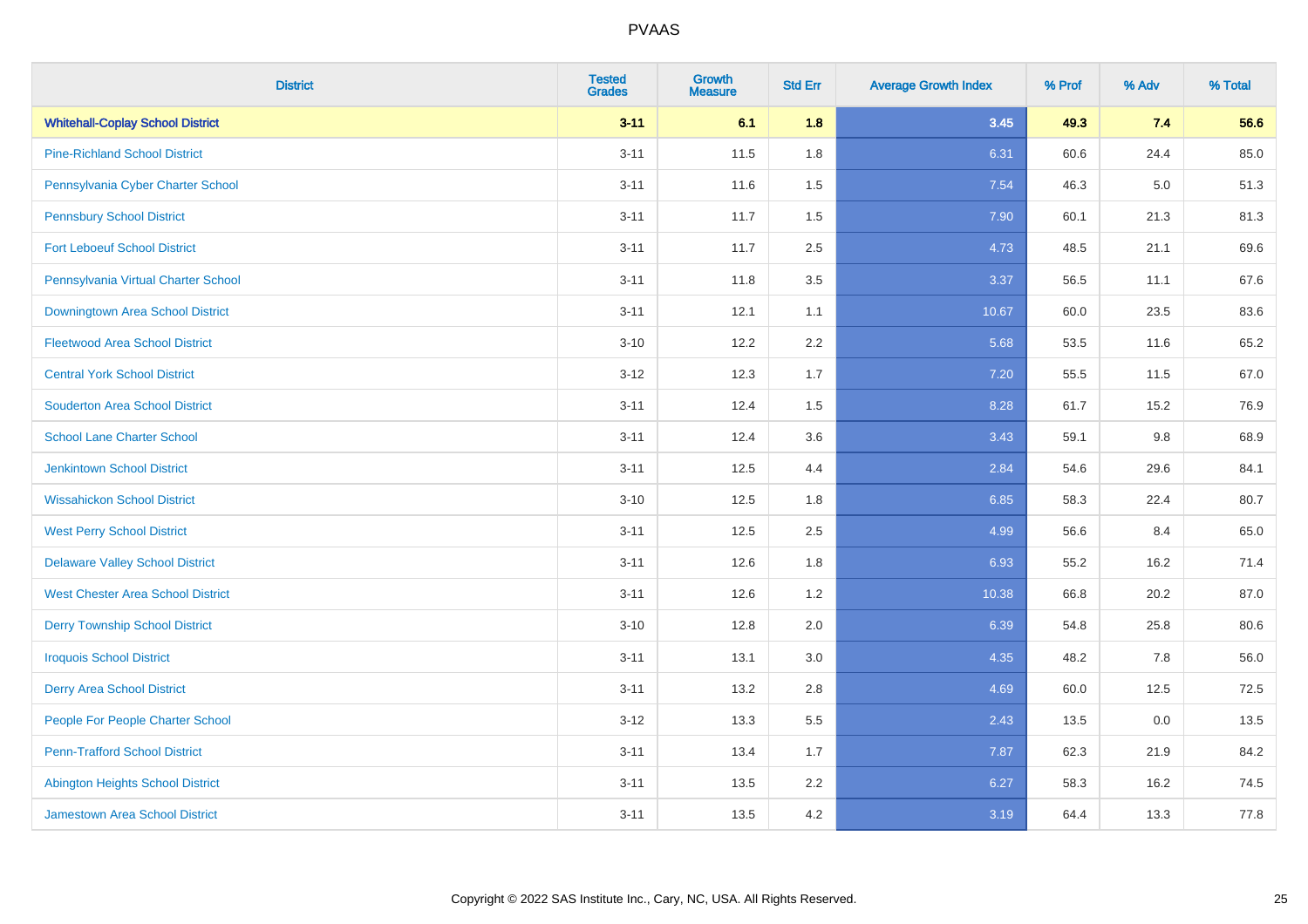| <b>District</b>                               | <b>Tested</b><br><b>Grades</b> | <b>Growth</b><br><b>Measure</b> | <b>Std Err</b> | <b>Average Growth Index</b> | % Prof | % Adv | % Total |
|-----------------------------------------------|--------------------------------|---------------------------------|----------------|-----------------------------|--------|-------|---------|
| <b>Whitehall-Coplay School District</b>       | $3 - 11$                       | 6.1                             | 1.8            | 3.45                        | 49.3   | 7.4   | 56.6    |
| <b>Dallastown Area School District</b>        | $3 - 11$                       | 13.5                            | 1.5            | 8.84                        | 56.0   | 17.9  | 73.8    |
| <b>City CHS</b>                               | $10 - 11$                      | 13.6                            | 2.7            | 5.12                        | 45.8   | 3.0   | 48.8    |
| <b>Springfield School District</b>            | $3 - 11$                       | 13.8                            | 1.7            | 7.99                        | 60.9   | 21.5  | 82.4    |
| Penns Valley Area School District             | $3 - 12$                       | 14.0                            | 2.9            | 4.80                        | 41.9   | 23.1  | 65.0    |
| <b>Colonial School District</b>               | $3 - 11$                       | 14.0                            | 1.7            | 8.21                        | 60.2   | 19.6  | 79.8    |
| Lincoln Leadership Academy Charter School     | $3 - 12$                       | 14.2                            | 6.4            | 2.22                        | 23.5   | 0.0   | 23.5    |
| <b>Southern York County School District</b>   | $3 - 11$                       | 14.2                            | 2.1            | 6.91                        | 55.1   | 18.1  | 73.1    |
| <b>Saucon Valley School District</b>          | $3 - 11$                       | 14.7                            | 2.5            | 5.98                        | 48.7   | 20.2  | 69.0    |
| <b>Great Valley School District</b>           | $3 - 11$                       | 15.0                            | 1.9            | 7.98                        | 50.0   | 35.0  | 85.0    |
| <b>Upper Merion Area School District</b>      | $3 - 11$                       | 15.3                            | 2.0            | 7.62                        | 59.3   | 19.3  | 78.6    |
| <b>Upper Dublin School District</b>           | $3 - 12$                       | 15.4                            | 1.8            | 8.53                        | 60.8   | 24.8  | 85.6    |
| <b>Northern York County School District</b>   | $3 - 11$                       | 15.6                            | 2.0            | 7.98                        | 57.4   | 11.5  | 68.8    |
| <b>Greenwood School District</b>              | $3 - 11$                       | 15.9                            | 3.9            | 4.11                        | 50.0   | 25.0  | 75.0    |
| <b>Belmont Charter School</b>                 | $3 - 10$                       | 16.0                            | 6.5            | 2.45                        | 64.3   | 0.0   | 64.3    |
| Northern Bedford County School District       | $3 - 11$                       | 16.5                            | 3.6            | 4.58                        | 51.7   | 20.0  | 71.7    |
| <b>Deer Lakes School District</b>             | $3 - 11$                       | 17.0                            | 2.7            | 6.32                        | 61.5   | 16.4  | 77.9    |
| <b>Unionville-Chadds Ford School District</b> | $3 - 11$                       | 17.1                            | 3.1            | 5.51                        | 68.1   | 13.2  | 81.3    |
| <b>North Allegheny School District</b>        | $3 - 11$                       | 17.4                            | 1.3            | 13.52                       | 59.5   | 28.1  | 87.6    |
| <b>Norwin School District</b>                 | $3 - 11$                       | 18.0                            | 1.7            | 10.37                       | 58.5   | 27.0  | 85.4    |
| <b>Valley View School District</b>            | $3 - 11$                       | 18.1                            | 2.4            | 7.42                        | 53.7   | 14.7  | 68.4    |
| <b>Cumberland Valley School District</b>      | $3 - 12$                       | 18.5                            | 1.3            | 14.64                       | 60.7   | 23.4  | 84.1    |
| <b>Upper Saint Clair School District</b>      | $3 - 11$                       | 18.5                            | 1.7            | 10.65                       | 61.8   | 30.1  | 91.9    |